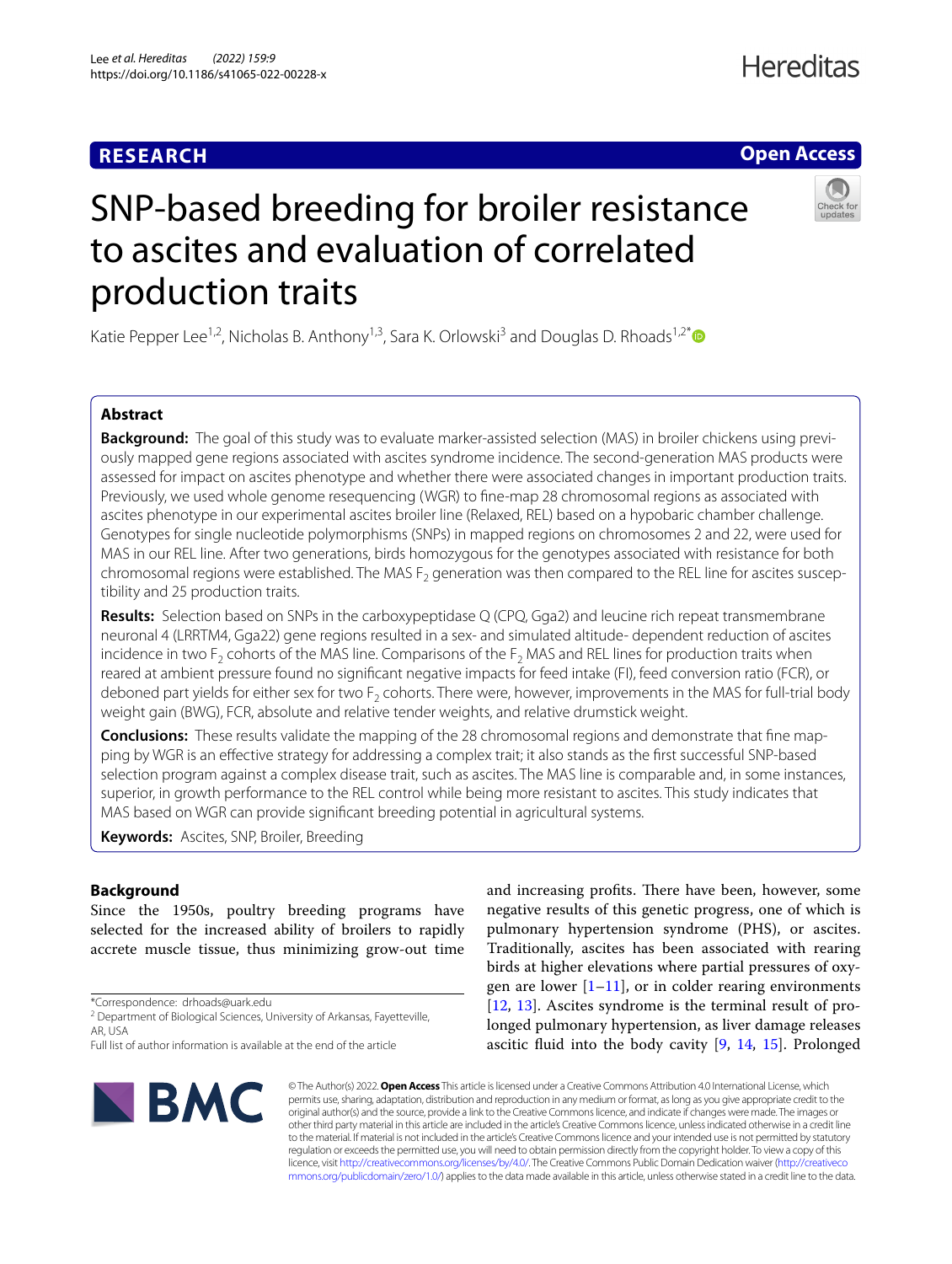hypertension is driven by increased oxygen demands of a rapidly growing body supplied by an inadequate cardiopulmonary system  $[16–18]$  $[16–18]$ . The incidence can be amplifed as a result of an oxygen-reduced environment, or increased thermoregulation in cold environments [[9,](#page-13-4) [15](#page-13-6)]. The bird's body increases blood pressure in an attempt to respond to metabolic demands, which leads to incomplete gas exchange in the lungs [[15](#page-13-6), [19](#page-13-9)[–21](#page-13-10)]. Semi-oxygenated blood is then sent to the organs with substantial detrimental effect on the liver, causing the accumulation of abdominal fuid. It has been estimated that ascites is the cause of up to 8% of broiler mortality and accounts for up to \$100,000,000 in economic losses annually, making it both a signifcant animal welfare and economic concern [\[6](#page-13-11), [14,](#page-13-5) [15,](#page-13-6) [21](#page-13-10)[–25](#page-13-12)].

Mitigation of ascites incidence has achieved varying degrees of success typically employing i) feed restriction  $[1, 24, 26-31]$  $[1, 24, 26-31]$  $[1, 24, 26-31]$  $[1, 24, 26-31]$  $[1, 24, 26-31]$  $[1, 24, 26-31]$  $[1, 24, 26-31]$ , ii) nutrient density modification to reduce protein [\[29](#page-13-16), [31–](#page-13-15)[33\]](#page-13-17), or iii) feed additives such as arginine or antioxidants [[29,](#page-13-16) [30](#page-13-18), [34](#page-13-19)[–37\]](#page-13-20). Several of the methods for reducing ascites simply slow growth and negatively affect flock production performance. Variability of efficacy found in these mitigation methods can result from genetic diferences between commercial lines, environmental variations due to geography, and flock management. As ascites is estimated to have a relatively high heritability with reports ranging from 0.22 to 0.41, it is logical that increased ascites resistance through genetic selection could have signifcant advantages and increase production potential [[4,](#page-13-21) [11](#page-13-1), [38](#page-13-22)[–40](#page-13-23)].

Previous research at the University of Arkansas on the genetic basis of ascites involved the development of three research lines from a commercial elite line through divergent selection for ascites resistance when exposed to simulated high elevation conditions  $[11]$  $[11]$ . The base population (Relaxed, REL) for the selection study was derived from a commercial elite line in the 1990s and maintained through random mating without selection. Sib-selection based on ascites phenotype assessed through a 6-week hypobaric chamber challenge produced ascites resistant (RES) and ascites susceptible (SUS) lines. Rapid response in divergent selection with successive generations suggested a limited number of major genes. A series of genome-wide association studies (GWAS) using SNP panels identifed a few candidate SNPs as associated with ascites phenotype, but subsequent MAS-based breeding projects were unsuccessful in validating these few loci [\[41](#page-13-24)–[44\]](#page-13-25). More recently, whole genome resequencing (WGR) identifed 28 genomic regions where SNP clusters (100s to 1000s of SNPs) showed frequency bias with respect to ascites phenotype [[45,](#page-13-26) [46](#page-14-0)]. Two of these regions were validated by further genotyping of additional DNA samples and found to have potential epistatic interaction. One region spanned more than 120 kbp on chromosome 2 including the 3′ end of the gene for carboxypeptidase  $Q$  (CPQ). The second was an approximately 50 kbp region on chromosome 22 spanning the 3′ end of the gene for leucine-rich repeat transmembrane neuronal 4 (LRRTM4). Both these genes have been associated in human GWAS with blood traits, heart rate, and blood pressure consistent with factors contributing to ascites incidence in poultry.

Therefore, the current study reports on whether MAS based on SNP genotypes for the regions of both CPQ and LRRTM4 can produce ofspring with greater innate ascites resistance. Since ascites susceptibility could potentially be linked to important production traits, we also assessed the impact of selection on important broiler production traits.

# **Methods**

All breeding, hatching, grow-out, and processing took place at the University of Arkansas Poultry Research farm. All animal procedures were approved by the University of Arkansas Institutional Animal Care and Use Committee (Approval Numbers 18083 and 18088) and performed in accordance with relevant guidelines and regulations. This study is reported in accordance with ARRIVE guidelines [\(https://arriveguidelines.org\)](https://arriveguidelines.org).

# **Bleeding, genotyping, and husbandry of breeder stock**

Birds used for breeding were genotyped by collecting 10μl of blood from the brachial vein which was further processed using a rapid DNA extraction method [\[47](#page-14-1)]. These DNAs were then genotyped using exonuclease assays run in triplicate for both CPQ and LRRTM4 genes, as described [\[45,](#page-13-26) [46](#page-14-0)]. Selected breeders were then moved into individual breeder cages for insemination and production of MAS ofspring. At 18weeks of age, the birds were put on a lighting schedule to induce egg production: a starting schedule of 12h light:12h dark that progressed for 4weeks to 16h light:8h dark, which was maintained through the insemination/egg collection period. Insemination occurred two times weekly, and eggs were collected daily and were labeled by hen. All eggs were stored at  $18^{\circ}$ C and 60% relative humidity until sufficient numbers were reached to begin hatching the next generation.

# **Hatchery protocol**

Sets of eggs were placed in a setting incubator (Jamesway Incubator Co., Cambridge, Ontario, Canada) at 99.6 °F and 85% relative humidity for 18 days. On d 18, the eggs were candled, infertile eggs removed, fertile eggs placed into hatch baskets, and transferred by mating combination to a hatching incubator (Jamesway Incubator Co.) at 98.0 °F and 88% relative humidity. On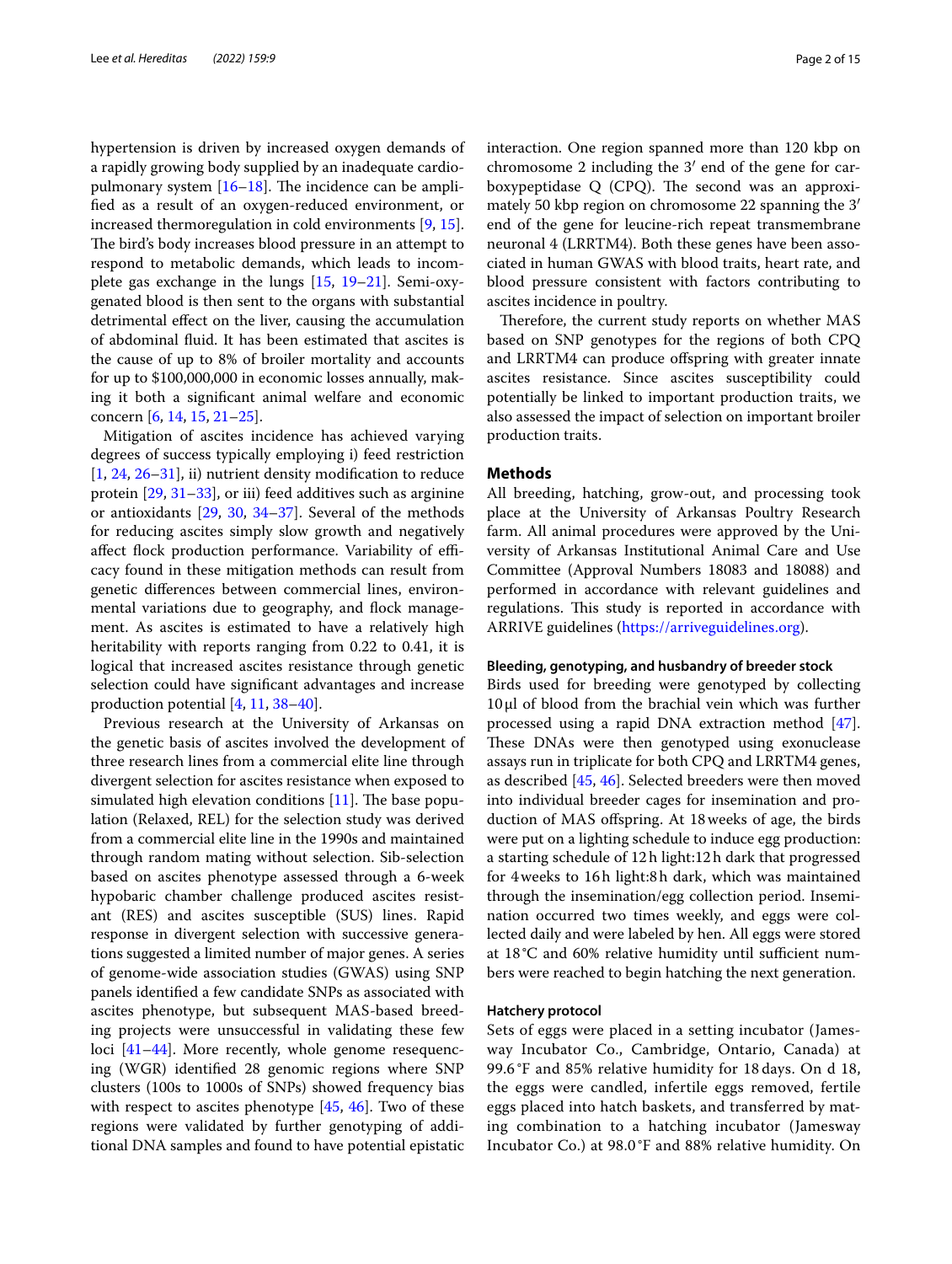d 21, hatched chicks were wing-banded using diferent band colors for each sub-population, and individual band numbers recorded.

# **Hypobaric trials**

For both hypobaric cohorts, birds of each line (MAS and REL) were mixed in one of 40 battery cages (measuring  $0.6 \times 0.6 \times 0.3$  m) with appropriate numbers from each line to maintain even distribution throughout all the cages. No mortality data other than wing band number was collected for the frst week so that fnal mortality rates would not be confounded by chicks that failed to start. For the remaining 4 weeks of the trial, the husbandry and necropsy methods followed those described previously [[11](#page-13-1), [41](#page-13-24), [44](#page-13-25)]. As the birds grew, bird densities were reduced in cages to maintain compliance with animal welfare requirements. Birds were initially chosen for removal due to observation of clinical ascites phenotype through palpation of the abdomen. All birds removed were euthanized and subsequently necropsied for ascites phenotype. Once all birds showing ascites phenotype had been removed, additional birds were chosen at random to meet welfare requirements and maintain consistent numbers for both lines. All birds remaining at the end of 5 weeks were euthanized and necropsied to determine ascites phenotype.

# **Floor trials**

Hatches were placed in floor pens that were top-dressed with fresh pine shavings. Similar numbers for each line were placed at similar densities. Surplus chicks were placed in a separate pen. Cardboard trays for feed were placed and remained in the pens for the frst 7days of the trial. Feed and water were provided ad libitum throughout the trial. One continuous water line per row of pens was adjusted as needed for bird height. Health inspections occurred twice daily at a minimum. All mortalities were removed upon discovery and wing band number, pen of origin, body weight, and any clinical observations including ascites incidence were recorded. If available, the bird was replaced with another of the same sex and genetic line from the surplus birds. Feed was formulated to Cobb-Vantress, Inc., industry recommended standards (formulations can be found in Supplemental Table 1) and was added as needed throughout the trial. Feeding phases were as follows: starter from placement to d 14, fnisher from d 14 to d 35, and withdrawal from d 35 to d 55. Pen weights were collected at time of placement, d 14, d 28, d 42, and d 49. Feed intake and feed conversion ratio (FCR) were recorded from d 49 until processing.

# **Processing**

The day prior to processing, a subset of each cohort consisting of 25 males and 25 females per genetic line  $(n=100$  per cohort) were randomly selected. These birds were removed from the pen frst on the morning of processing and were removed from the processing line prior to evisceration to be necropsied for organ weights of liver, lungs (set), spleen, and heart, as well as right ventricle to total ventricular weight (RVTV). These birds were not chilled or deboned. Also on the day prior to processing, a second subset from each cohort were randomly chosen, consisting of 50 males and 50 females per genetic line (*n*=200 per cohort). These birds were wing-banded to be assessed for MAS impact on meat quality measurements of the breast fillet. Feed was removed 10h prior to processing to ensure feed passage. All birds were collected the morning of processing and transported to the University of Arkansas Poultry Pilot Processing Plant. At the processing plant, back dock live weight was collected prior to the birds being electrically stunned and exsanguinated, followed by a scalding water bath to loosen feathers, then feather, head, and paw removal. Carcasses were then eviscerated, and the hot carcass and fat pad weights were collected. Carcasses were chilled for 3 h and deboned thereafter for the determination of absolute weight and relative (to back dock live weight) yield of wings, breasts, tenders, thighs, and drumsticks. The 200 carcasses marked for further evaluation were processed as described but also evaluated for muscle quality traits including breast fllet weight, color, and pH at 4- and 24-h chill time. The deviation between the 4- and 24-h fllet weights were used to calculate drip loss. Color and pH were measured using a Minolta CR-400 handheld model with PC-linked SpectramagicX software and Testo model 205 handheld spear-tip probe, respectively. Color readings were taken on the dorsal surface of the breast, while pH was measured in the cranial region of the breast. The breasts were then frozen until the completion of both trials for cooking and shear force measurements. Shear requirements were calculated based on four measurements in the cranial region using a TA.XT*Plus* equipped with a Meullenet-Owens Razor Shear head attachment.

# **Statistical methods**

All statistical analyses other than the survival model were conducted in R with statistical signifcance denoted by a *P*-value ≤0.05.

Hypobaric mortality data were analyzed using a generalized linear model (RStudio Team, 2016) of fnal ascites mortality as well as a survival model which showed the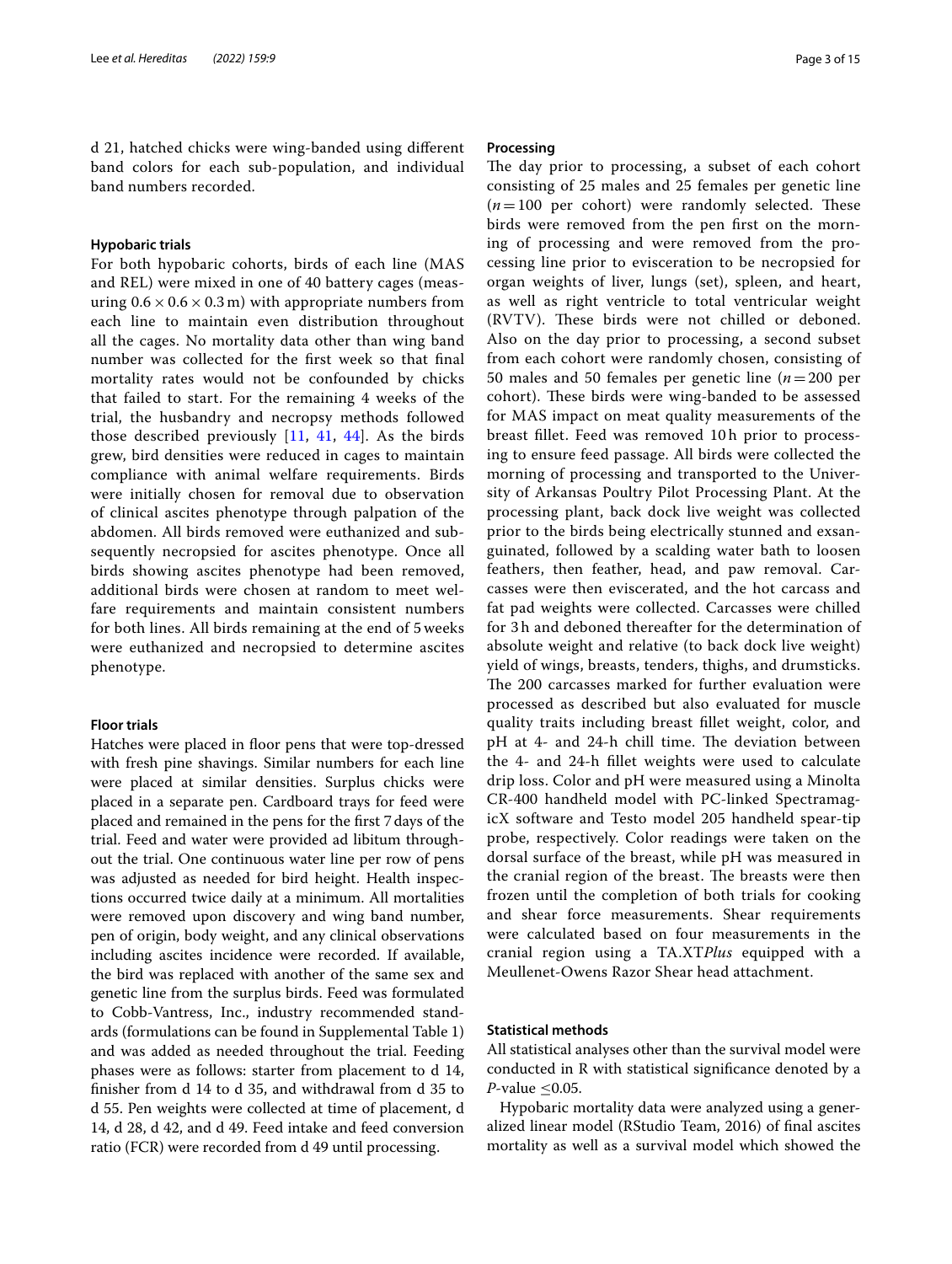efect of genetic line and sex on the probability of survival over time.

Live performance data were analyzed using two-way ANOVA between the main efects of trial and genetic line. Parts weights, organ weights, heart characteristic, and meat quality characteristic data from processing were analyzed using three-way ANOVA between the main efects of trial, genetic line, and sex. All means were separated by Tukey's Honest Signifcant Diference (HSD) test.

# **Results**

# **First‑generation breeding**

Breeders for the frst parent generation were selected from REL breeder stock in July of 2018. After bleeding and genotyping, two  $P_0$  crosses were then created: one consisting of birds with all non-reference SNPs (compared to galGal6, [\[46](#page-14-0)]) for each gene region, designated  $P_0$ –1, and the other consisting of birds with nonreference SNPs for CPQ and heterozygous for SNPs for LRRTM4, designated  $P_0$ –2.  $P_0$ –1 consisted of 10 males and 13 females;  $P_0$ –2 consisted of 12 males and 24 females. Separately, ungenotyped REL birds were used to breed generation 1 of the control population. Semen was collected from all the males of each  $P_0$  group, pooled, and used to artifcially inseminate each of the females from the same  $P_0$  group.

# **Second‑generation breeding**

After hatching, the  $F_1$  progeny produced from  $P_0$ –1 and  $P_0$ –2 were kept in floor pens and managed as breeders until they reached 18weeks of age, at which point they were then bled and genotyped. Breeders for each F1 population were placed in individual breeder cages and photo stimulated. In May of 2019, breeders from the  $F_1$ were selected based on being homozygous for the nonreference SNPs for both genes; though all breeder SNP genotypes from this point forward were the same, the F1 populations were kept separate in order to complete reciprocal matings between them. Breeders from  $F_1$ –1 (from  $P_0$ –1) consisted of 12 males and 31 females;  $F_1$ –2 (from  $P_0$ –2) consisted of 12 males and 37 females. To produce the control group, 24 males and 72 females from the REL line were also utilized. Insemination began at the same time, when the MAS breeders were 22weeks of age and the REL control breeders were 20weeks of age. For the REL, pooled semen from all 24 males were used to artifcially inseminate all 72 REL females. For the MAS, pooled semen from the  $F_1$ –1 males was used to artificially inseminate the  $F_1$ –2 females and similarly the  $F_1$ –2 males were used to inseminate the  $F_1-1$  females. This reciprocal mating scheme produced the F2 generation of birds which would possess only the non-reference SNPs for the CPQ and LRRTM4 genes. Sets of eggs for hatching included at least 250 eggs each from REL and the  $F_2$ of the MAS. At transfer, all eggs were candled and infertile or eggs with embryonic mortality were removed and stored for breakout on hatch day along with eggs that did not hatch; no signifcant diference (*P*>0.05) in hatchery breakout was found between the two lines. After hatch, birds received a wing band that represented their genetic line (either MAS or REL). Sets of eggs were produced every 2 weeks for four total hatches. The first and fourth hatches were subjected to 5-week hypobaric challenges. The second and third hatches were placed for 8-week floor pen trials to evaluate change in production traits associated with MAS.

# **Hypobaric challenges**

F2 chicks for challenge in the hypobaric (Hypo) chamber were placed on November 28, 2019 (Hypo1) and January 8, 2020 (Hypo2). Hypo1 was maintained at 9000ft. simulated altitude while Hypo2 was initially set at 9000ft. simulated altitude, then after 2weeks increased to 11,000ft. simulated elevation to induce a higher incidence of ascites. In Hypo1, all hatched birds were placed in the chamber (*n*=578) whereas in Hypo2, similar numbers of birds were placed from each line and fewer total birds were placed  $(n=433)$  which reduced the number of birds that would need to be culled for compliance with bird density regulations.

The hypobaric challenge results indicate a sex- and elevation-dependent reduction in ascites incidence in both cohorts. Hypo1 saw an overall decrease  $(P=0.041)$ in ascites mortality between the MAS and REL birds, with a 27.3% reduction for ascites in MAS males and a 39.8% in MAS females [Table [1](#page-4-0)]. For Hypo2, there was an overall numerical, although not statistically signifcant  $(P=0.162)$ , decrease in ascites mortality between the lines, with reductions of 23.4% in males  $(P=0.126)$ and only 5.2% reduction in females [Table  $2$ ]. There was no signifcant diference (*P*>0.05) between the lines for the right ventricle to total ventricle (RVTV) ratio or body weight. The Kaplan-Meier survival model curve visually echoes these trends, however the analyzed *P*-values from this model are only numerically different  $(P>0.05)$ [Fig. [1\]](#page-6-0).

# **Floor trials**

Birds reared for the foor trials were placed on December 12, 2019 (Floor1) and December 28, 2019 (Floor2). On the day of placement, the total number of hatched birds was counted for each line and the number of birds placed per pen determined based on the smallest group; for Floor1 this was  $14$  birds per pen  $(0.133 \text{ m}^2/\text{bird})$ and for Floor2 13 birds per pen  $(0.143 \,\mathrm{m}^2/\mathrm{bird})$  with all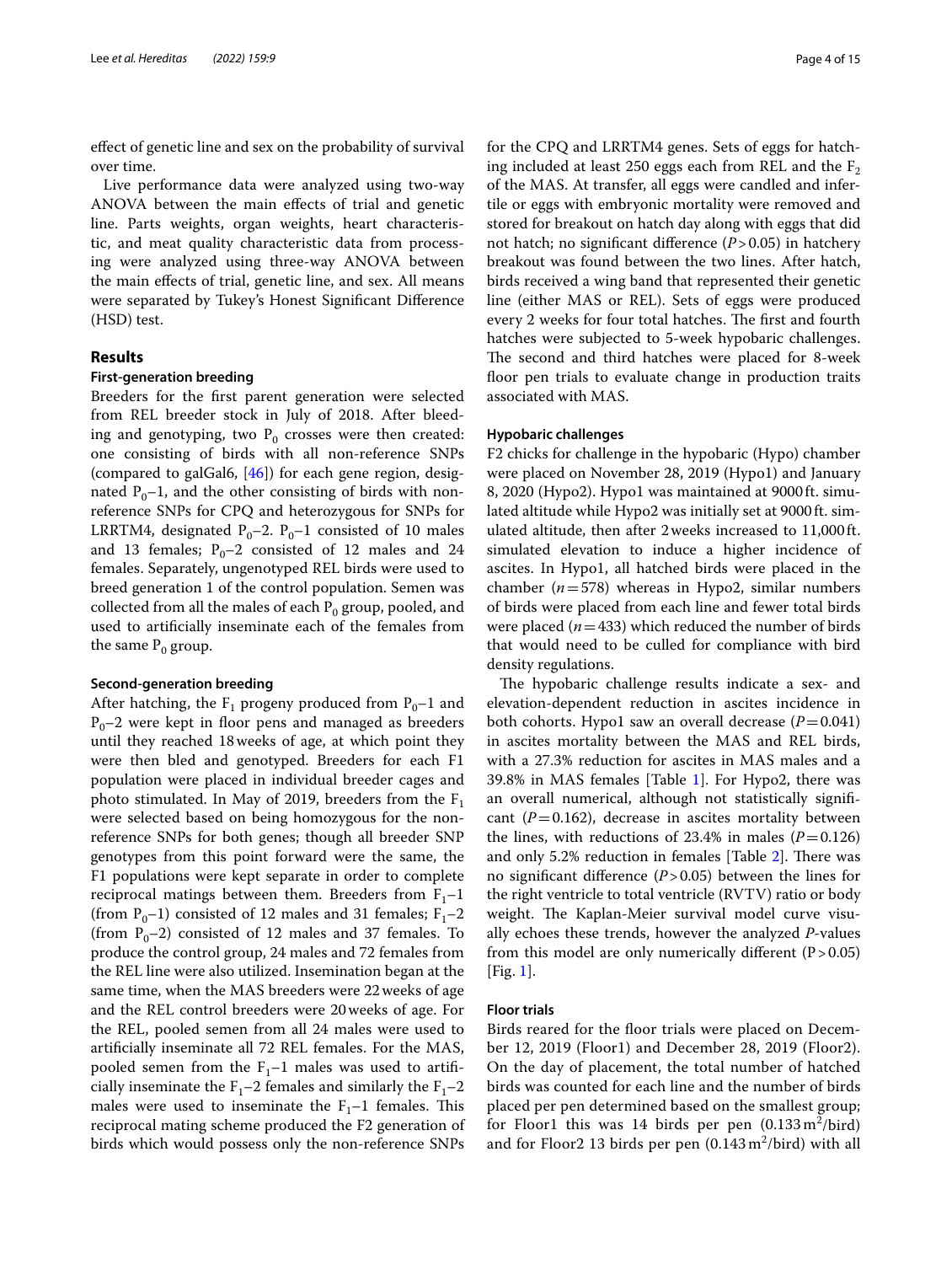| Item                     | n   | <b>RVTV</b> | <b>Ascites</b> |     |            |               |  |  |
|--------------------------|-----|-------------|----------------|-----|------------|---------------|--|--|
|                          |     |             | No             | Yes | Percent, % | Difference, % |  |  |
| <b>Hypobaric trial 1</b> |     |             |                |     |            |               |  |  |
| Sex                      |     |             |                |     |            |               |  |  |
| Male                     | 274 | 0.305       | 237            | 37  | 13.50      | 28.00         |  |  |
| Female                   | 304 | 0.321       | 247            | 57  | 18.75      |               |  |  |
| Line                     |     |             |                |     |            |               |  |  |
| MAS                      | 332 | 0.310       | 288            | 44  | 13.25      | 34.83         |  |  |
| REL                      | 246 | 0.318       | 196            | 50  | 20.33      |               |  |  |
| Interactions             |     |             |                |     |            |               |  |  |
| Male $\times$ MAS        | 155 | 0.299       | 137            | 18  | 11.61      | 27.27         |  |  |
| Male $\times$ REL        | 119 | 0.314       | 100            | 19  | 15.97      |               |  |  |
| Female x MAS             | 177 | 0.319       | 151            | 26  | 14.69      | 39.82         |  |  |
| Female $\times$ REL      | 127 | 0.323       | 96             | 31  | 24.41      |               |  |  |
| $P$ -value               |     |             |                |     |            |               |  |  |
| Sex                      |     | 0.009       |                |     | 0.047      |               |  |  |
| Genetic Line             |     | 0.160       |                |     | 0.041      |               |  |  |
| $Sex \times Line$        |     | 0.367       |                |     | 0.742      |               |  |  |
| <b>Hypobaric Trial 2</b> |     |             |                |     |            |               |  |  |
| Sex                      |     |             |                |     |            |               |  |  |
| Male                     | 186 | 0.387       | 108            | 78  | 41.94      | 30.47         |  |  |
| Female                   | 247 | 0.421       | 98             | 149 | 60.32      |               |  |  |
| Line                     |     |             |                |     |            |               |  |  |
| MAS                      | 212 | 0.403       | 108            | 104 | 49.06      | 11.86         |  |  |
| REL                      | 221 | 0.410       | 98             | 123 | 55.66      |               |  |  |
| Interactions             |     |             |                |     |            |               |  |  |
| Male $\times$ MAS        | 91  | 0.39        | 58             | 33  | 36.26      | 23.44         |  |  |
| Male $\times$ REL        | 95  | 0.39        | 50             | 45  | 47.37      |               |  |  |
| Female x MAS             | 121 | 0.42        | 50             | 71  | 58.68      | 5.21          |  |  |
| Female $\times$ REL      | 126 | 0.43        | 48             | 78  | 61.90      |               |  |  |
| $P$ -value               |     |             |                |     |            |               |  |  |
| Sex                      |     | < 0.001     |                |     | < 0.001    |               |  |  |
| Genetic Line             |     | 0.404       |                |     | 0.162      |               |  |  |
| $Sex \times Line$        |     | 0.550       |                |     | 0.415      |               |  |  |

<span id="page-4-0"></span>**Table 1** Ascites incidence and cardiac hypertrophy (RVTV) for the two hypobaric trials comparing the MAS and REL lines overall and by gender

excess birds placed in spare pens for mortality replacement up until the beginning of the FCR measurement period from d 49 to d 55. As both floor trials were run concurrently in the same barn, though ofset by 2 weeks, we considered whether the live performance and processing data should be analyzed as completely separate trials with separate analyses or together by adding the main efect of trial. After consultation with a professional agricultural statistician and colleagues at the University of Arkansas, the latter option was chosen. However, the interaction between line and trial was assessed for each measurement, and any traits identifed as having an interaction between line and trial were noted and are discussed. Conclusions about the overall afect of MAS on that particular measurement were not drawn in those cases.

Live performance data from both cohorts is shown in Table [2.](#page-5-0) Significant differences were found between trials: d0 body weight (BW) (*P* < 0.001), d42 BW  $(P=0.038)$ , d0-42 body weight gain (BWG) (*P* = 0.045), d49 BW (*P* = 0.006), d0–49 BWG  $(P = 0.007)$ , d54 BW  $(P = 0.017)$ , and full-trial BWG  $(P=0.019)$ . Additionally, the genetic lines were significantly different in  $d49-54$  BWG ( $P = 0.036$ ) and FCR (P < 0.001), both of which were improved in the MAS. Significant differences were found between trial and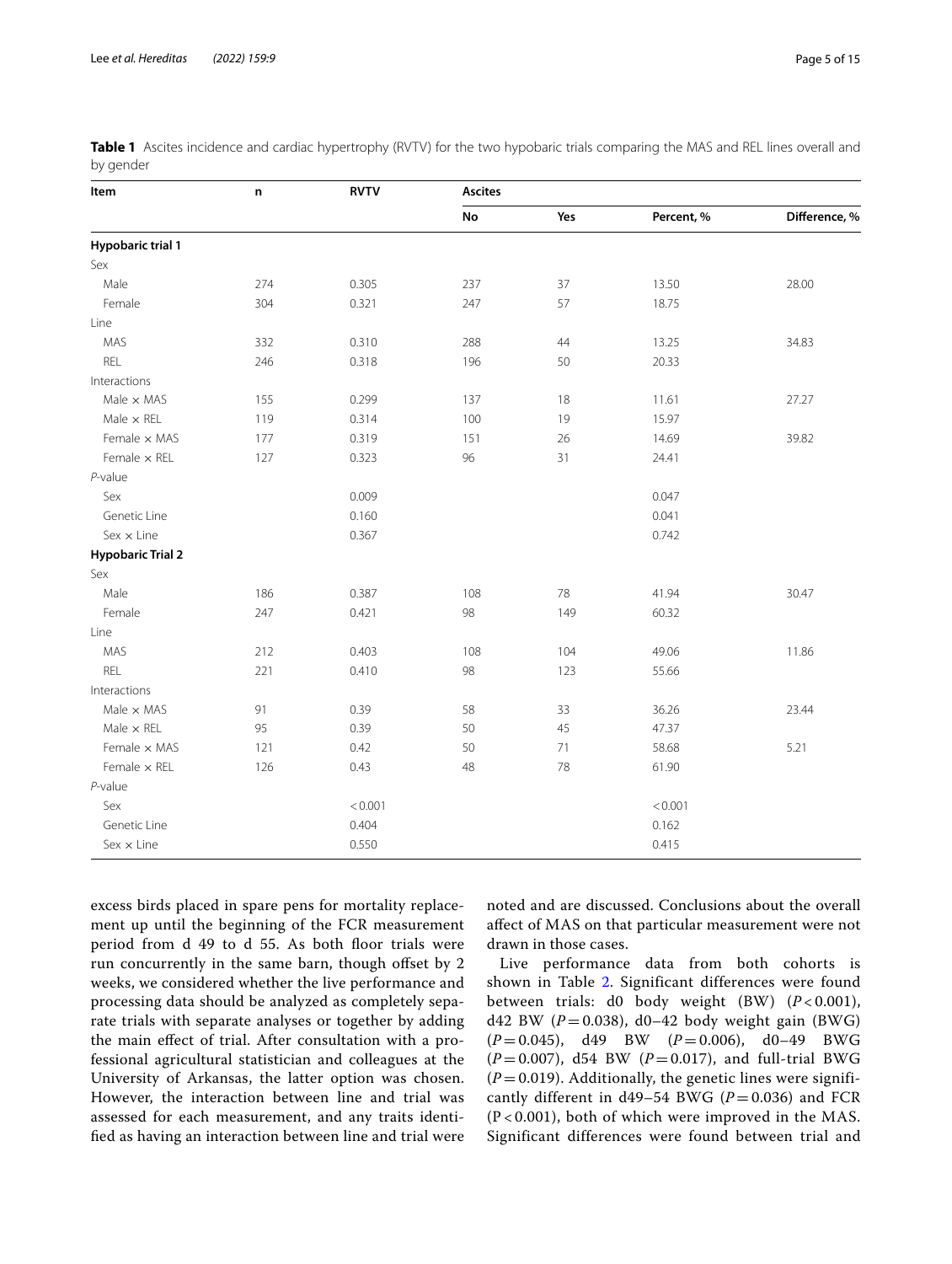| Item                        | n  |                    |                    |             |                   |                   | d49-54            |                    |            |                    |
|-----------------------------|----|--------------------|--------------------|-------------|-------------------|-------------------|-------------------|--------------------|------------|--------------------|
|                             |    | d0, g/bird         | d14, g/bird        | d28, g/bird | d42, g/bird       | d49, g/bird       | d54, g/bird       | BWG, g/bird        | Fl, g/bird | FCR, g:g           |
| Main effect of trial        |    |                    |                    |             |                   |                   |                   |                    |            |                    |
| Floor1                      | 40 | 38.00 <sup>a</sup> | $255.0^a$          | 934.8       | $1987^{\circ}$    | 2522 <sup>a</sup> | 2888 <sup>a</sup> | 365.5              | 0.932      | 2.566              |
| Floor <sub>2</sub>          | 40 | 36.65 <sup>b</sup> | 236.7 <sup>b</sup> | 947.7       | 1949 <sup>b</sup> | 2458 <sup>b</sup> | 2822 <sup>b</sup> | 368.3              | 0.937      | 2.560              |
| <b>SEM</b>                  |    | 0.15               | 2.1                | 6.3         | 13                | 16                | 20                | 4.6                | 0.007      | 0.021              |
| Main effect of genetic line |    |                    |                    |             |                   |                   |                   |                    |            |                    |
| MAS                         | 40 | 37.30              | 246.4              | 940.3       | 1976              | 2507              | 2875              | 372.9 <sup>a</sup> | 0.935      | 2.512 <sup>b</sup> |
| REL                         | 40 | 37.35              | 245.3              | 942.2       | 1960              | 2474              | 2835              | $361.0^{b}$        | 0.933      | 2.613 <sup>a</sup> |
| <b>SEM</b>                  |    | 0.19               | 2.8                | 6.4         | 13                | 17                | 20                | 4.3                | 0.007      | 0.021              |
| Trial $\times$ Line         |    |                    |                    |             |                   |                   |                   |                    |            |                    |
| $Floor1 \times MAS$         | 20 | 38.06              | $252.4^{a}$        | 927.9       | 1993              | 2541              | 2909              | 368.4              | 0.928      | 2.523              |
| $Floor1 \times REL$         | 20 | 37.94              | 257.6 <sup>a</sup> | 941.8       | 1981              | 2504              | 2867              | 362.5              | 0.935      | 2.609              |
| $Floor2 \times MAS$         | 20 | 36.54              | 240.4 <sup>b</sup> | 952.6       | 1960              | 2473              | 2842              | 377.7              | 0.943      | 2.500              |
| $Floor2 \times REL$         | 20 | 36.76              | $233.0^{b}$        | 942.7       | 1939              | 2444              | 2803              | 359.5              | 0.931      | 2.618              |
| <b>SEM</b>                  |    | 0.22               | 3.2                | 9.7         | 21                | 26                | 31                | 7.1                | 0.010      | 0.031              |
| P-values                    |    |                    |                    |             |                   |                   |                   |                    |            |                    |
| Trial                       |    | < 0.001            | < 0.001            | 0.142       | 0.038             | 0.006             | 0.017             | 0.585              | 0.583      | 0.773              |
| Genetic line                |    | 0.800              | 0.674              | 0.819       | 0.358             | 0.155             | 0.137             | 0.036              | 0.812      | < 0.001            |
| Trial $\times$ Line         |    | 0.393              | 0.019              | 0.174       | 0.801             | 0.872             | 0.946             | 0.279              | 0.303      | 0.536              |

<span id="page-5-0"></span>**Table 2** Live performance data from the replicate floor trials

Abbreviations: Floor1 Floor cohort 1, Floor2 Floor cohort 2, MAS marker-assisted selection line, REL Relaxed (control) line, d day, BWG body weight gain, FI feed intake, *FCR* feed conversion ratio

Item values with diferent superscript letters in a column indicates signifcant diference (*p* < 0.05) in that trait or efect

genetic line for d14 BW ( $P = 0.019$ ) and d0–14 BWG  $(P = 0.015)$ .

# **Processing**

Total sample sizes and tabular representations of the data are as follows: Table [3](#page-7-0), live weight and carcass characteristics ( $n=868$ ); Table [4,](#page-8-0) deboned parts ( $n=868$ ); Table [5](#page-9-0), organ weights  $(n=295)$ ; Table [6,](#page-10-0) heart characteristics  $(n=295)$ ; Table [7](#page-11-0), meat quality characteristics  $(n=395)$ . A signifcant improvement was seen in the MAS birds for absolute and relative tender weights (*P*<0.001, *P*<0.001, respectively), relative drumstick weight  $(P=0.016)$ , and signifcant diferences were found for 24-hL\* color measurement (*P*<0.001), 24-h a\* color measurement ( $P=0.037$ ), and 24-h pH ( $P=0.003$ ). Significant diferences were found between sexes in relative hot carcass weight (*P*<0.001), wing weight (*P*<0.001), relative thigh weight  $(P<0.001)$ , relative drumstick weight  $(P<0.001)$ , absolute and relative heart weight  $(P<0.001)$ ,  $P=0.018$ , respectively), liver weight  $(P<0.001)$ , lung weight (P<0.001), spleen weight (*P*<0.001), RV weight (P<0.001), TV weight (P<0.001), drip loss (P<0.001), 24-hL\* color measurement (P<0.001), 24-h pH  $(P<0.001)$ , and shearing peaks  $(P=0.016)$ .

Signifcant diferences were also found between the two floor trials for many characteristics, including wing weight  $(P<0.001)$ , relative breast weight  $(P<0.001)$ , relative thigh weight  $(P<0.001)$ , relative drumstick weight  $(P=0.002)$ , relative heart weight  $(P<0.001)$ , liver weight  $(P=0.009)$ , relative spleen weight  $(P=0.014)$ , 24-h a<sup>\*</sup> color measurement ( $P=0.003$ ), 24-h b<sup>\*</sup> color measurement  $(P=0.017)$ , 24-h pH  $(P<0.001)$ , and shearing peaks  $(P=0.002)$ . Due to this, there were also several significant interactions. Between trial and genetic line, signifcant differences were found for RV weight  $(P=0.046)$ , RVTV  $(P=0.005)$ , shear force requirement  $(P<0.001)$ , and 1:3 shear area ( $P < 0.001$ ). While RV was found to be significantly diferent, Tukey's HSD test was unable to separate the means. RVTV was found to be the largest in MAS birds from both trials and the smallest in REL birds from both trials. The largest shear force measurements were found in the Floor2 REL breasts, with intermediate force requirements in the Floor1 MAS group, and the lowest requirements in the Floor1 REL and Floor2 MAS groups. The largest 1:3 shear area measurements were found in the Floor2 REL group, with all other groups having comparable lower measurements.

A number of signifcant diferences were found between trial and sex. These were live weight  $(P=0.035)$ , hot carcass weight  $(P=0.028)$ , fat pad weight ( $P=0.019$ ), chilled carcass weight ( $P=0.036$ ), absolute and relative tender weight (*P*=0.010,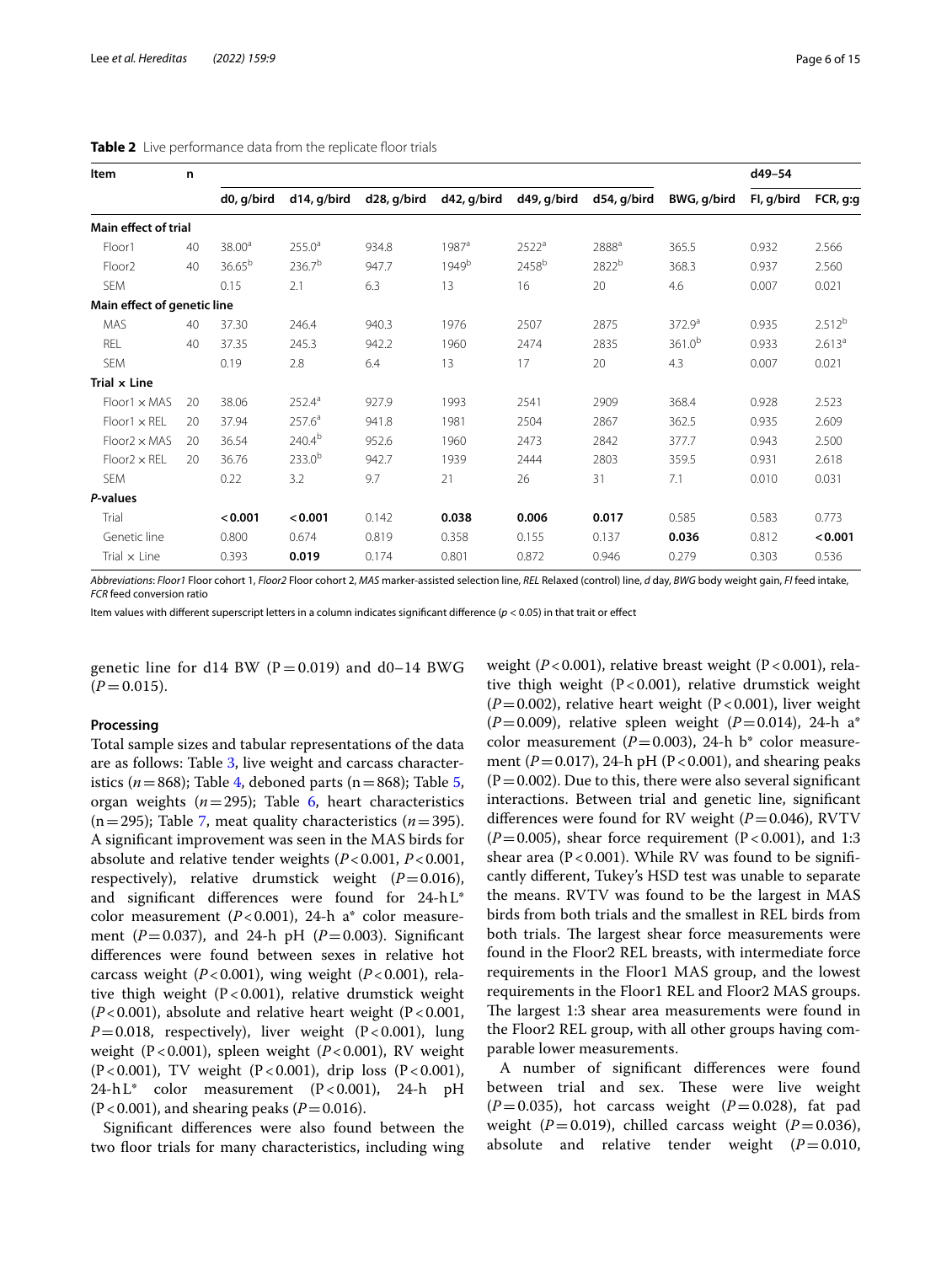

<span id="page-6-0"></span> $P=0.014$ , respectively), thigh weight ( $P=0.025$ ), drumstick weight ( $P=0.032$ ), relative liver weight ( $P=0.032$ ), shear force requirement ( $P=0.010$ ), and 1:3 shear area  $(P=0.040)$ . The live weight and weights of hot carcass, chilled carcass, and tenders were the largest for the Floor1 males, moderate for Floor2 males, and smallest for females in both trials. The largest fat pads were found in the Floor1 males, moderate for Floor1 females, small intermediate for Floor2 females, and smallest in Floor2 males. Relative tender weight was found to be the greatest in Floor2 females, moderate in Floor1

females, and the lowest in males from both trials. The mean weights of thighs and drumsticks were separated into four distinct groups, from largest to smallest being Floor1 males, Floor2 males, Floor1 females, and Floor2 females. The relative weight of liver was found to be the largest in females from both trials and the smallest in males from both trials. For both the shear force requirement and the 1:3 shear area, the measurements from Floor1 females were found to be the largest, the Floor1 males were found to be the smallest, and both sexes in Floor2 were intermediate.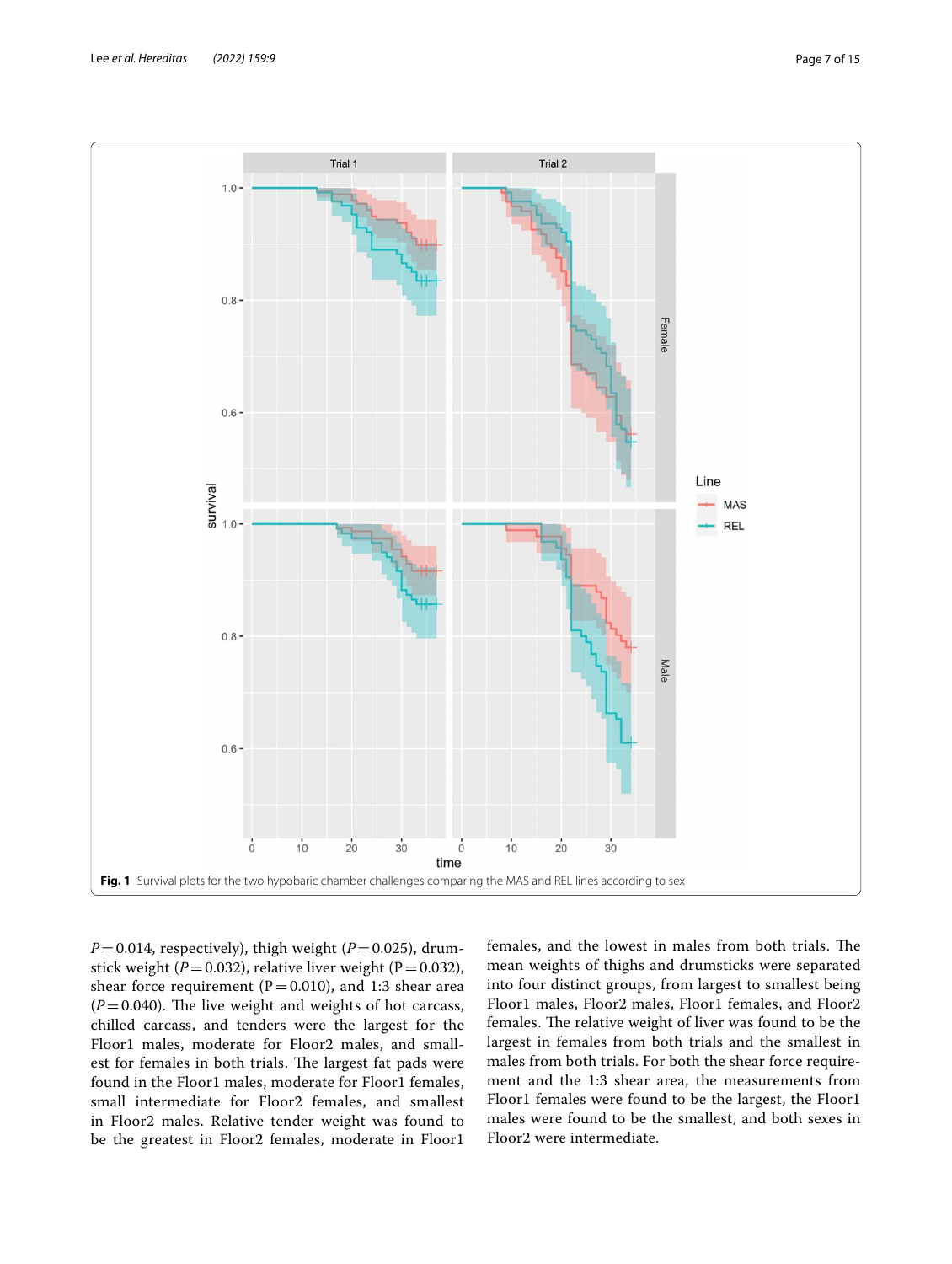# <span id="page-7-0"></span>**Table 3** Live weight and carcass characteristics from the replicate floor trials

| Item                             | n   | Live              | <b>Hot carcass</b>  |                        | Fat pad            |                     | <b>Chilled carcass</b> |          |  |
|----------------------------------|-----|-------------------|---------------------|------------------------|--------------------|---------------------|------------------------|----------|--|
|                                  |     | Weight, kg        | Weight, kg          | Yield <sup>1</sup> , % | Weight, kg         | Yield, %            | Weight, kg             | Yield, % |  |
| Main effect of trial             |     |                   |                     |                        |                    |                     |                        |          |  |
| Floor1                           | 453 | $2814^{a}$        | 1996 <sup>a</sup>   | 70.94                  | 67.20 <sup>a</sup> | 2.402 <sup>a</sup>  | 2058 <sup>a</sup>      | 73.13    |  |
| Floor <sub>2</sub>               | 415 | 2730 <sup>b</sup> | 1941 <sup>b</sup>   | 71.11                  | 59.53 <sup>b</sup> | 2.194 <sup>b</sup>  | 2002 <sup>b</sup>      | 73.35    |  |
| SEM                              |     | 19                | 14                  | 0.07                   | 0.88               | 0.030               | 14                     | 0.07     |  |
| Main effect of genetic line      |     |                   |                     |                        |                    |                     |                        |          |  |
| MAS                              | 439 | $2795^a$          | 1988 <sup>a</sup>   | 71.12                  | 64.03              | 2.307               | 2050 <sup>a</sup>      | 73.33    |  |
| REL                              | 429 | 2752 <sup>b</sup> | 1951 <sup>b</sup>   | 70.91                  | 63.00              | 2.297               | 2013 <sup>b</sup>      | 73.14    |  |
| SEM                              |     | 19                | 14                  | 0.07                   | 0.91               | 0.031               | 14                     | 0.07     |  |
| Main effect of sex               |     |                   |                     |                        |                    |                     |                        |          |  |
| Male                             | 395 | 3117 <sup>a</sup> | 2223 <sup>a</sup>   | 71.33 <sup>a</sup>     | 65.56 <sup>a</sup> | 2.104 <sup>a</sup>  | 2281ª                  | 73.22    |  |
| Female                           | 473 | 2488 <sup>b</sup> | 1759b               | 70.75 <sup>b</sup>     | 61.81 <sup>b</sup> | 2.469 <sup>b</sup>  | 1823 <sup>b</sup>      | 73.25    |  |
| SEM                              |     | 13                | 10                  | 0.07                   | 0.91               | 0.029               | 10                     | 0.08     |  |
| Trial x Line                     |     |                   |                     |                        |                    |                     |                        |          |  |
| $Floor1 \times MAS$              | 233 | 2826              | 2010                | 71.09                  | 67.00              | 2.385               | 2072                   | 73.29    |  |
| $Floor1 \times REL$              | 220 | 2803              | 1983                | 70.77                  | 67.42              | 2.420               | 2045                   | 72.97    |  |
| $Floor2 \times MAS$              | 206 | 2761              | 1964                | 71.15                  | 60.67              | 2.218               | 2025                   | 73.38    |  |
| $Floor2 \times REL$              | 209 | 2699              | 1918                | 71.06                  | 58.41              | 2.170               | 1979                   | 73.33    |  |
| SEM                              |     | 27                | 20                  | 0.10                   | 1.36               | 0.045               | 20                     | 0.11     |  |
| Trial x Sex                      |     |                   |                     |                        |                    |                     |                        |          |  |
| $Floor1 \times Male$             | 204 | 3174 <sup>a</sup> | $2264$ <sup>a</sup> | 71.29                  | 70.71 <sup>a</sup> | 2.236               | 2322ª                  | 73.13    |  |
| $Floor1 \times Female$           | 249 | 2513 <sup>c</sup> | 1773 <sup>c</sup>   | 70.65                  | 64.31 <sup>b</sup> | 2.540               | 1838 <sup>c</sup>      | 73.14    |  |
| $Floor2 \times Male$             | 191 | 3055 <sup>b</sup> | 2180 <sup>b</sup>   | 71.38                  | 60.07 <sup>c</sup> | 1.962               | 2238 <sup>b</sup>      | 73.32    |  |
| $Floor2 \times Female$           | 224 | 2460 <sup>c</sup> | 1743 <sup>c</sup>   | 70.87                  | 59.08bc            | 2.391               | 1806 <sup>c</sup>      | 73.38    |  |
| SEM                              |     | 19                | 15                  | 0.10                   | 1.29               | 0.042               | 15                     | 0.11     |  |
| Line x Sex                       |     |                   |                     |                        |                    |                     |                        |          |  |
| $MAS \times Male$                | 209 | $3147^a$          | 2248 <sup>a</sup>   | 71.42                  | 66.98              | 2.128               | 2306 <sup>a</sup>      | 73.30    |  |
| $MAS \times Female$              | 230 | 2476 <sup>c</sup> | 1753 <sup>c</sup>   | 70.84                  | 61.33              | 2.469               | 1818 <sup>c</sup>      | 73.36    |  |
| $REL \times Male$                | 186 | 3085 <sup>b</sup> | 2197 <sup>b</sup>   | 71.23                  | 63.95              | 2.076               | 2255 <sup>b</sup>      | 73.13    |  |
| $REL \times Female$              | 243 | 2498 <sup>c</sup> | $1764^c$            | 70.67                  | 62.27              | 2.468               | 1827c                  | 73.15    |  |
| SEM                              |     | 21                | 16                  | 0.10                   | 1.38               | 0.042               | 16                     | 0.11     |  |
| Trial x Line x Sex               |     |                   |                     |                        |                    |                     |                        |          |  |
| Floor1 x MAS x Male              | 114 |                   |                     |                        |                    | 2.201 <sup>cd</sup> |                        |          |  |
| Floor1 x MAS x Female            | 118 |                   |                     |                        |                    | 2.564 <sup>a</sup>  |                        |          |  |
| Floor1 x REL x Male              | 90  |                   |                     |                        |                    | 2.281bcd            |                        |          |  |
| Floor1 x REL x Female            | 127 |                   |                     |                        |                    | 2.518 <sup>ab</sup> |                        |          |  |
| Floor2 x MAS x Male              | 95  |                   |                     |                        |                    | $2.042^{de}$        |                        |          |  |
| Floor2 x MAS x Female            | 111 |                   |                     |                        |                    | 2.369abc            |                        |          |  |
| Floor2 x REL x Male              | 96  |                   |                     |                        |                    | $1.883^e$           |                        |          |  |
| Floor2 x REL x Female            | 113 |                   |                     |                        |                    | 2.413abc            |                        |          |  |
| SEM                              |     |                   |                     |                        |                    | 0.062               |                        |          |  |
| P-values                         |     |                   |                     |                        |                    |                     |                        |          |  |
| Trial                            |     | < 0.001           | < 0.001             | 0.078                  | < 0.001            | < 0.001             | < 0.001                | 0.270    |  |
| Genetic line                     |     | 0.008             | 0.003               | 0.054                  | 0.313              | 0.618               | 0.003                  | 0.069    |  |
| Sex                              |     | < 0.001           | < 0.001             | < 0.001                | 0.002              | < 0.001             | < 0.001                | 0.640    |  |
| Trial $\times$ Line              |     | 0.235             | 0.432               | 0.293                  | 0.274              | 0.349               | 0.468                  | 0.174    |  |
| Trial $\times$ Sex               |     | 0.035             | 0.028               | 0.514                  | 0.019              | 0.108               | 0.036                  | 0.909    |  |
| Line $\times$ Sex                |     | 0.011             | 0.012               | 0.942                  | 0.200              | 0.628               | 0.019                  | 0.915    |  |
| Trial $\times$ Line $\times$ Sex |     | 0.980             | 0.992               | 0.637                  | 0.093              | 0.039               | 0.963                  | 0.889    |  |

*Abbreviations*: *Floor1* Floor cohort 1, *Floor2* Floor cohort 2, *MAS* marker-assisted selection line, *REL* Relaxed (control) line

1: Yields calculated based on back-dock live weight

Item values with diferent superscript letters in a column indicate signifcant diference (*p* < 0.05) in that trait or efect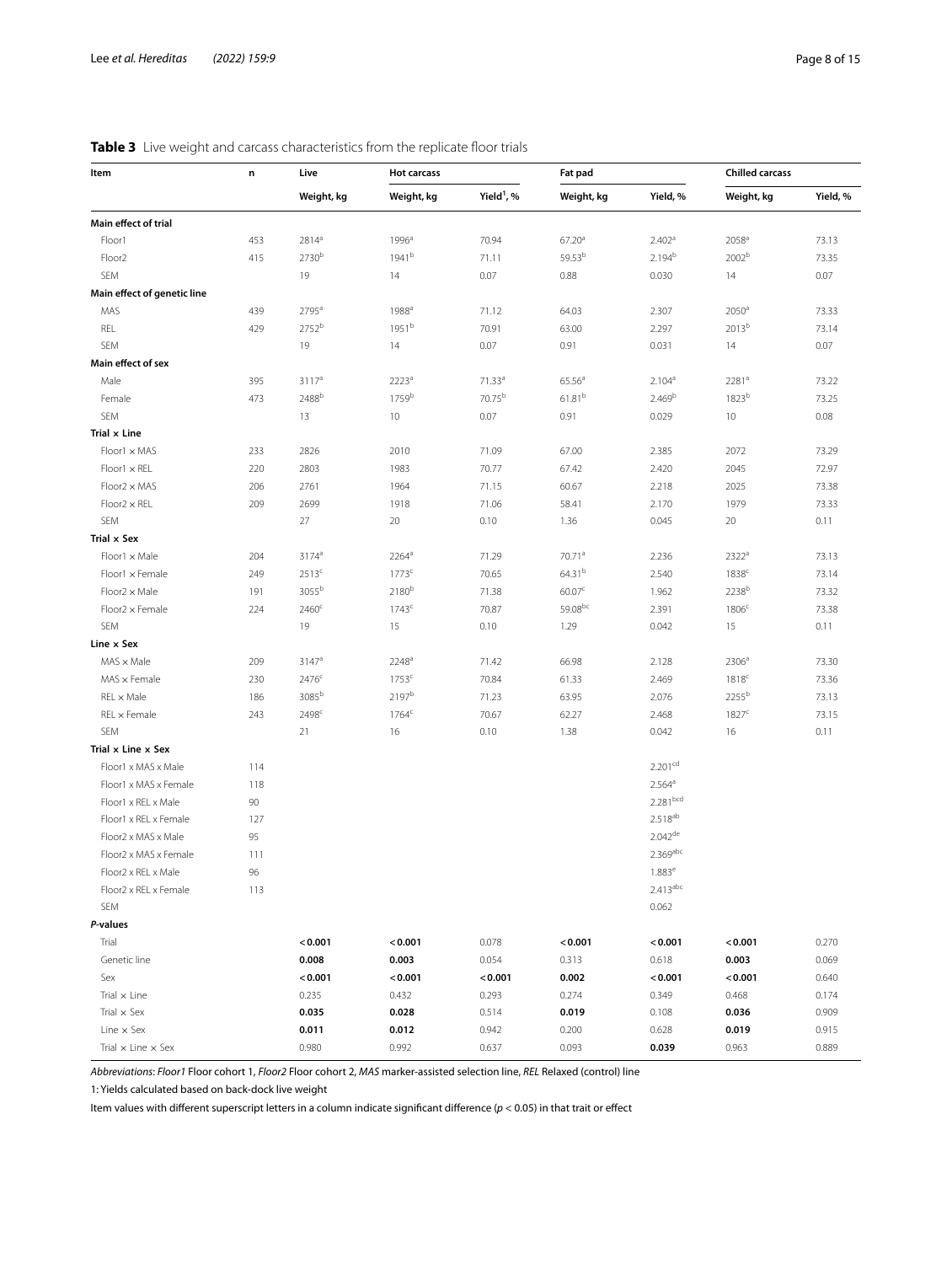| Item                             | n   | Wings              |                        | <b>Breast fillets</b> |                    | <b>Tenders</b>     |                    | <b>Thighs</b>      |                    | <b>Drumsticks</b>  |                      |
|----------------------------------|-----|--------------------|------------------------|-----------------------|--------------------|--------------------|--------------------|--------------------|--------------------|--------------------|----------------------|
|                                  |     | Weight, kg         | Yield <sup>1</sup> , % | Weight, kg Yield, %   |                    | Weight, kg         | Yield, %           | Weight, kg         | Yield, %           | Weight, kg         | Yield, %             |
| Main effect of trial             |     |                    |                        |                       |                    |                    |                    |                    |                    |                    |                      |
| Floor1                           | 453 | 223.2 <sup>a</sup> | 7.947                  | 431.6                 | 15.33 <sup>b</sup> | 112.2              | 4.001 <sup>b</sup> | 380.4 <sup>a</sup> | 13.47 <sup>a</sup> | 271.9 <sup>a</sup> | 9.653 <sup>a</sup>   |
| Floor <sub>2</sub>               | 415 | $216.6^{b}$        | 7.936                  | 432.4                 | 15.79 <sup>a</sup> | 111.2              | 4.080 <sup>a</sup> | 362.7 <sup>b</sup> | $13.25^{b}$        | 260.3 <sup>b</sup> | $9.537^{b}$          |
| <b>SEM</b>                       |     | 1.5                | 0.020                  | 3.7                   | 0.07               | 0.8                | 0.020              | 3.3                | 0.05               | 2.1                | 0.027                |
| Main effect of genetic line      |     |                    |                        |                       |                    |                    |                    |                    |                    |                    |                      |
| MAS                              | 439 | 221.2              | 7.928                  | 435.9                 | 15.57              | $114.0^a$          | 4.091 <sup>a</sup> | 376.3 <sup>a</sup> | 13.41              | 269.8 <sup>a</sup> | 9.649 <sup>a</sup>   |
| REL                              | 429 | 218.9              | 7.956                  | 427.9                 | 15.54              | 109.5 <sup>b</sup> | 3.985 <sup>b</sup> | 367.5 <sup>b</sup> | 13.31              | 262.9 <sup>b</sup> | 9.546 <sup>b</sup>   |
| <b>SEM</b>                       |     | 1.5                | 0.020                  | 3.7                   | 0.07               | 0.8                | 0.018              | 3.3                | 0.05               | 2.1                | 0.027                |
| Main effect of sex               |     |                    |                        |                       |                    |                    |                    |                    |                    |                    |                      |
| Male                             | 395 | $247.5^a$          | 7.943                  | 483.2 <sup>a</sup>    | 15.49              | 121.8 <sup>a</sup> | 3.907 <sup>b</sup> | $427.6^a$          | $13.71^a$          | 302.7 <sup>a</sup> | $9.723$ <sup>a</sup> |
| Female                           | 473 | 197.2 <sup>b</sup> | 7.940                  | 389.1b                | 15.60              | $103.3^{b}$        | 4.149a             | 325.4b             | 13.07 <sup>b</sup> | 236.2 <sup>b</sup> | $9.494^{b}$          |
| <b>SEM</b>                       |     | 1.0                | 0.019                  | 3.2                   | 0.07               | 0.7                | 0.018              | 2.5                | 0.05               | 1.5                | 0.027                |
| Trial x Line                     |     |                    |                        |                       |                    |                    |                    |                    |                    |                    |                      |
| $Floor1 \times MAS$              | 233 | 224.1              | 7.925                  | 436.7                 | 15.37              | 114.4              | 4.057              | 383.5              | 13.53              | 274.7              | 9.717                |
| $Floor1 \times REL$              | 220 | 222.2              | 7.970                  | 426.1                 | 15.29              | 110.0              | 3.941              | 377.4              | 13.39              | 269.1              | 9.586                |
| $Floor2 \times MAS$              | 206 | 217.9              | 7.932                  | 435.0                 | 15.79              | 113.5              | 4.130              | 368.2              | 13.27              | 264.1              | 9.571                |
| $Floor2 \times REL$              | 209 | 215.4              | 7.940                  | 429.8                 | 15.80              | 108.9              | 4.031              | 357.1              | 13.22              | 256.5              | 9.504                |
| <b>SEM</b>                       |     | 2.2                | 0.029                  | 5.3                   | 0.10               | 1.2                | 0.029              | 4.7                | 0.08               | 3.0                | 0.040                |
| Trial x Sex                      |     |                    |                        |                       |                    |                    |                    |                    |                    |                    |                      |
| $Floor1 \times Male$             | 204 | 252.1              | 7.938                  | 486.7                 | 15.34              | $123.6^a$          | 3.899 <sup>c</sup> | $439.6^a$          | 13.85              | 310.2 <sup>a</sup> | 9.779                |
| $Floor1 \times Female$           | 249 | 199.4              | 7.954                  | 386.2                 | 15.33              | $102.7^c$          | $4.084^{b}$        | 330.9 <sup>c</sup> | 13.15              | $240.0^{\circ}$    | 9.550                |
| $Floor2 \times Male$             | 191 | 242.5              | 7.949                  | 479.4                 | 15.66              | 119.9 <sup>b</sup> | 3.915c             | $414.8^{b}$        | 13.57              | 294.7 <sup>b</sup> | 9.662                |
| $Floor2 \times Female$           | 224 | 194.7              | 7.925                  | 392.3                 | 15.90              | $104.0^{\circ}$    | 4.220 <sup>a</sup> | 319.3 <sup>d</sup> | 12.97              | 231.9 <sup>d</sup> | 9.433                |
| <b>SEM</b>                       |     | 1.3                | 0.029                  | 4.7                   | 0.10               | 1.1                | 0.027              | 3.6                | 0.08               | 2.0                | 0.038                |
| Line x Sex                       |     |                    |                        |                       |                    |                    |                    |                    |                    |                    |                      |
| $MAS \times Male$                | 209 | 248.8              | 7.911                  | 489.8 <sup>a</sup>    | 15.53              | 124.2              | 3.944              | 434.2 <sup>a</sup> | 13.79              | 306.8 <sup>a</sup> | 9.765                |
| $MAS \times$ Female              | 230 | 196.3              | 7.944                  | 387.0 <sup>b</sup>    | 15.60              | 104.7              | 4.225              | 323.7 <sup>c</sup> | 13.07              | $236.4^c$          | 9.544                |
| $REL \times Male$                | 186 | 246.0              | 7.980                  | 475.8 <sup>a</sup>    | 15.45              | 119.4              | 3.865              | $420.6^{b}$        | 13.63              | $298.5^{b}$        | 9.675                |
| $REL \times Female$              | 243 | 198.0              | 7.937                  | 391.0 <sup>b</sup>    | 15.61              | 101.8              | 4.076              | $326.7^c$          | 13.06              | $235.7^c$          | 9.447                |
| <b>SEM</b>                       |     | 1.7                | 0.028                  | 5.0                   | 0.11               | 1.1                | 0.026              | 3.7                | 0.08               | 2.3                | 0.041                |
| P-values                         |     |                    |                        |                       |                    |                    |                    |                    |                    |                    |                      |
| Trial                            |     | < 0.001            | 0.630                  | 0.834                 | < 0.001            | 0.296              | < 0.001            | < 0.001            | < 0.001            | < 0.001            | 0.002                |
| Genetic line                     |     | 0.840              | 0.286                  | 0.324                 | 0.665              | < 0.001            | < 0.001            | 0.003              | 0.258              | < 0.001            | 0.016                |
| Sex                              |     | < 0.001            | 0.773                  | < 0.001               | 0.180              | < 0.001            | < 0.001            | < 0.001            | < 0.001            | < 0.001            | < 0.001              |
| Trial $\times$ Line              |     | 0.085              | 0.393                  | 0.698                 | 0.532              | 0.924              | 0.631              | 0.404              | 0.897              | 0.564              | 0.563                |
| Trial $\times$ Sex               |     | 0.053              | 0.558                  | 0.079                 | 0.210              | 0.010              | 0.014              | 0.025              | 0.481              | 0.032              | 0.903                |
| Line $\times$ Sex                |     | 0.213              | 0.185                  | 0.050                 | 0.538              | 0.339              | 0.127              | 0.006              | 0.287              | 0.032              | 0.842                |
| Trial $\times$ Line $\times$ Sex |     | 0.245              | 0.073                  | 0.568                 | 0.441              | 0.725              | 0.668              | 0.607              | 0.251              | 0.906              | 0.827                |

# <span id="page-8-0"></span>**Table 4** Deboned parts characteristics from the replicate floor trials

*Abbreviations*: *Floor1* Floor cohort 1, *Floor2* Floor cohort 2, *MAS* marker-assisted selection line, *REL* Relaxed (control) line

1: Yields calculated based on back-dock live weight

Item values with diferent superscript letters in a column indicate signifcant diference (*p* < 0.05) in that trait or efect

Finally, there were interactions found between genetic line and sex. These were live weight  $(P=0.011)$  hot carcass weight ( $P=0.012$ ), chilled carcass weight ( $P=0.019$ ), breast weight ( $P=0.050$ ), thigh weight ( $P=0.006$ ), drumstick weight  $(P=0.032)$ , and 24-h b<sup>\*</sup> color measurement (*P*=0.025). For live weight and the weights of hot carcass, chilled carcass, thighs, and drumsticks, MAS males were found to be the largest, REL males were intermediate, and females from both the MAS and REL lines were found to be the smallest. Breast weight was the largest for males from both the MAS and REL lines, with the smallest weight in the females from both lines. The 24-h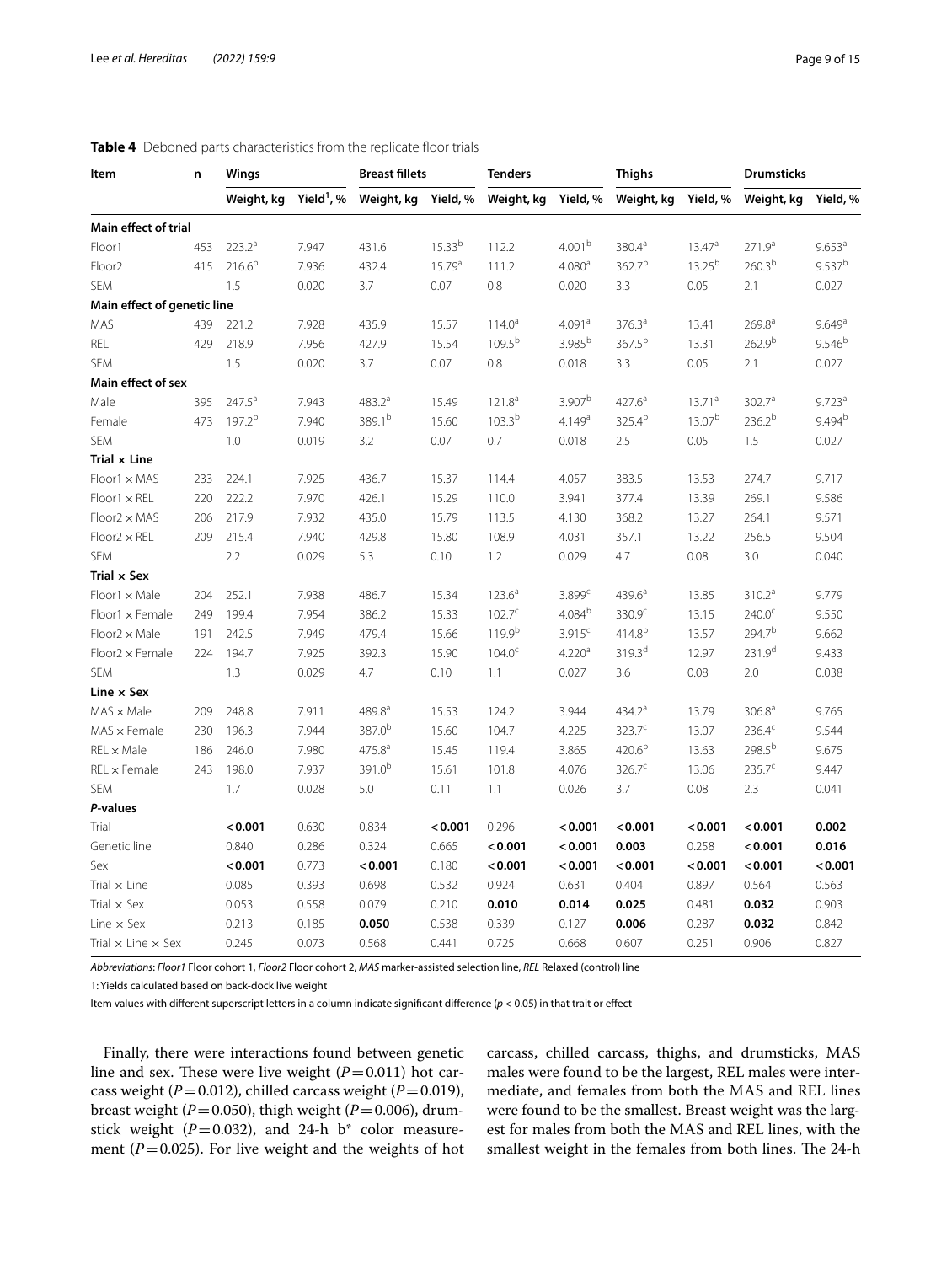| Item                             | n   | Heart              |                        | Liver              |                    | Lungs              |          | Spleen             |             |
|----------------------------------|-----|--------------------|------------------------|--------------------|--------------------|--------------------|----------|--------------------|-------------|
|                                  |     | Weight, g          | Yield <sup>1</sup> , % | Weight, g          | Yield, %           | Weight, g          | Yield, % | Weight, g          | Yield, %    |
| Main effect of trial             |     |                    |                        |                    |                    |                    |          |                    |             |
| Floor1                           | 95  | 14.95              | 0.626 <sup>b</sup>     | 50.91 <sup>a</sup> | 2.108              | 15.78              | 0.663    | 2.878              | $0.122^{b}$ |
| Floor <sub>2</sub>               | 100 | 15.17              | $0.666^{\text{a}}$     | 47.51 <sup>b</sup> | 2.077              | 15.47              | 0.680    | 3.083              | $0.135^{a}$ |
| <b>SEM</b>                       |     | 0.30               | 0.009                  | 1.05               | 0.034              | 0.36               | 0.013    | 0.079              | 0.003       |
| Main effect of genetic line      |     |                    |                        |                    |                    |                    |          |                    |             |
| MAS                              | 98  | 15.07              | 0.643                  | 49.78              | 2.108              | 15.43              | 0.663    | 3.001              | 0.129       |
| REL                              | 97  | 15.06              | 0.651                  | 48.58              | 2.076              | 15.82              | 0.681    | 2.965              | 0.128       |
| SEM                              |     | 0.31               | 0.009                  | 0.98               | 0.030              | 0.37               | 0.013    | 0.080              | 0.003       |
| Main effect of sex               |     |                    |                        |                    |                    |                    |          |                    |             |
| Male                             | 98  | 17.01 <sup>a</sup> | 0.660 <sup>a</sup>     | $51.42^a$          | 1.983 <sup>b</sup> | 17.16 <sup>a</sup> | 0.664    | 3.176 <sup>a</sup> | 0.123       |
| Female                           | 97  | $13.10^{b}$        | 0.633 <sup>b</sup>     | $46.88^{b}$        | 2.208 <sup>a</sup> | 14.09 <sup>b</sup> | 0.680    | 2.788 <sup>b</sup> | 0.134       |
| SEM                              |     | 0.20               | 0.008                  | 1.05               | 0.032              | 0.34               | 0.013    | 0.083              | 0.003       |
| Trial x Line                     |     |                    |                        |                    |                    |                    |          |                    |             |
| Floor1 x MAS                     | 48  | 15.02              | 0.624                  | 51.40              | 2.111              | 15.78              | 0.661    | 2.808              | 0.118       |
| $Floor1 \times REL$              | 47  | 14.88              | 0.629                  | 50.43              | 2.105              | 15.78              | 0.665    | 2.951              | 0.125       |
| $Floor2 \times MAS$              | 50  | 15.11              | 0.660                  | 48.18              | 2.106              | 15.09              | 0.664    | 3.186              | 0.139       |
| $Floor2 \times REL$              | 50  | 15.24              | 0.671                  | 46.84              | 2.048              | 15.85              | 0.696    | 2.978              | 0.130       |
| SEM                              |     | 0.49               | 0.013                  | 1.57               | 0.050              | 0.57               | 0.019    | 0.114              | 0.004       |
| Trial x Sex                      |     |                    |                        |                    |                    |                    |          |                    |             |
| $Floor1 \times Male$             | 48  | 17.00              | 0.638                  | 52.54              | 1.960 <sup>b</sup> | 17.51              | 0.655    | 3.098              | 0.116       |
| Floor1 x Female                  | 47  | 12.88              | 0.615                  | 49.26              | 2.269 <sup>a</sup> | 14.05              | 0.671    | 2.655              | 0.127       |
| $Floor2 \times Male$             | 50  | 17.02              | 0.681                  | 50.34              | 2.006 <sup>b</sup> | 16.81              | 0.672    | 3.250              | 0.129       |
| Floor2 x Female                  | 50  | 13.31              | 0.650                  | 44.61              | 2.151 <sup>a</sup> | 14.13              | 0.689    | 2.914              | 0.140       |
| SEM                              |     | 0.31               | 0.013                  | 1.72               | 0.050              | 0.57               | 0.022    | 0.122              | 0.004       |
| Line x Sex                       |     |                    |                        |                    |                    |                    |          |                    |             |
| $MAS \times Male$                | 48  | 17.19              | 0.663                  | 52.28              | 1.999              | 17.01              | 0.654    | 3.231              | 0.124       |
| $MAS \times$ Female              | 50  | 13.02              | 0.623                  | 47.33              | 2.220              | 13.95              | 0.670    | 2.780              | 0.134       |
| $REL \times Male$                | 50  | 16.83              | 0.657                  | 50.58              | 1.969              | 17.31              | 0.672    | 3.122              | 0.122       |
| REL x Female                     | 47  | 13.19              | 0.644                  | 46.45              | 2.194              | 14.22              | 0.690    | 2.798              | 0.134       |
| SEM                              |     | 0.32               | 0.012                  | 1.50               | 0.049              | 0.50               | 0.019    | 0.133              | 0.005       |
| P-values                         |     |                    |                        |                    |                    |                    |          |                    |             |
| Trial                            |     | 0.434              | < 0.001                | 0.009              | 0.348              | 0.470              | 0.332    | 0.052              | 0.014       |
| Genetic Line                     |     | 0.999              | 0.466                  | 0.357              | 0.508              | 0.370              | 0.283    | 0.731              | 0.446       |
| Sex                              |     | < 0.001            | 0.018                  | < 0.001            | < 0.001            | < 0.001            | 0.322    | < 0.001            | 0.556       |
| Trial $\times$ Line              |     | 0.646              | 0.707                  | 0.888              | 0.396              | 0.384              | 0.447    | 0.116              | 0.130       |
| Trial $\times$ Sex               |     | 0.469              | 0.690                  | 0.347              | 0.032              | 0.364              | 0.964    | 0.636              | 0.610       |
| Line $\times$ Sex                |     | 0.363              | 0.284                  | 0.752              | 0.948              | 0.971              | 0.986    | 0.580              | 0.978       |
| Trial $\times$ Line $\times$ Sex |     | 0.284              | 0.396                  | 0.601              | 0.660              | 0.396              | 0.692    | 0.806              | 0.652       |

# <span id="page-9-0"></span>**Table 5** Organ weights from the replicate floor trials

*Abbreviations*: *Floor1* Floor cohort 1, *Floor2* Floor cohort 2, *MAS* marker-assisted selection line, *REL* Relaxed (control) line

1: Yields calculated based on back-dock live weight

Item values with diferent superscript letters in a column indicates signifcant diference (*p* < 0.05) in that trait or efect

b\* color measurement was found to be the highest in MAS females, with the three other groups having comparable lower b\* measurements.

There was also a single three-way interaction  $(P=0.039)$  found for the processing measurements, which was fat pad. In order from largest to smallest, the means were separated as follows: Floor1 MAS females, Floor1 REL females, Floor2 females from both lines, Floor1 REL males, Floor1 MAS males, Floor2 MAS males, and Floor2 REL males.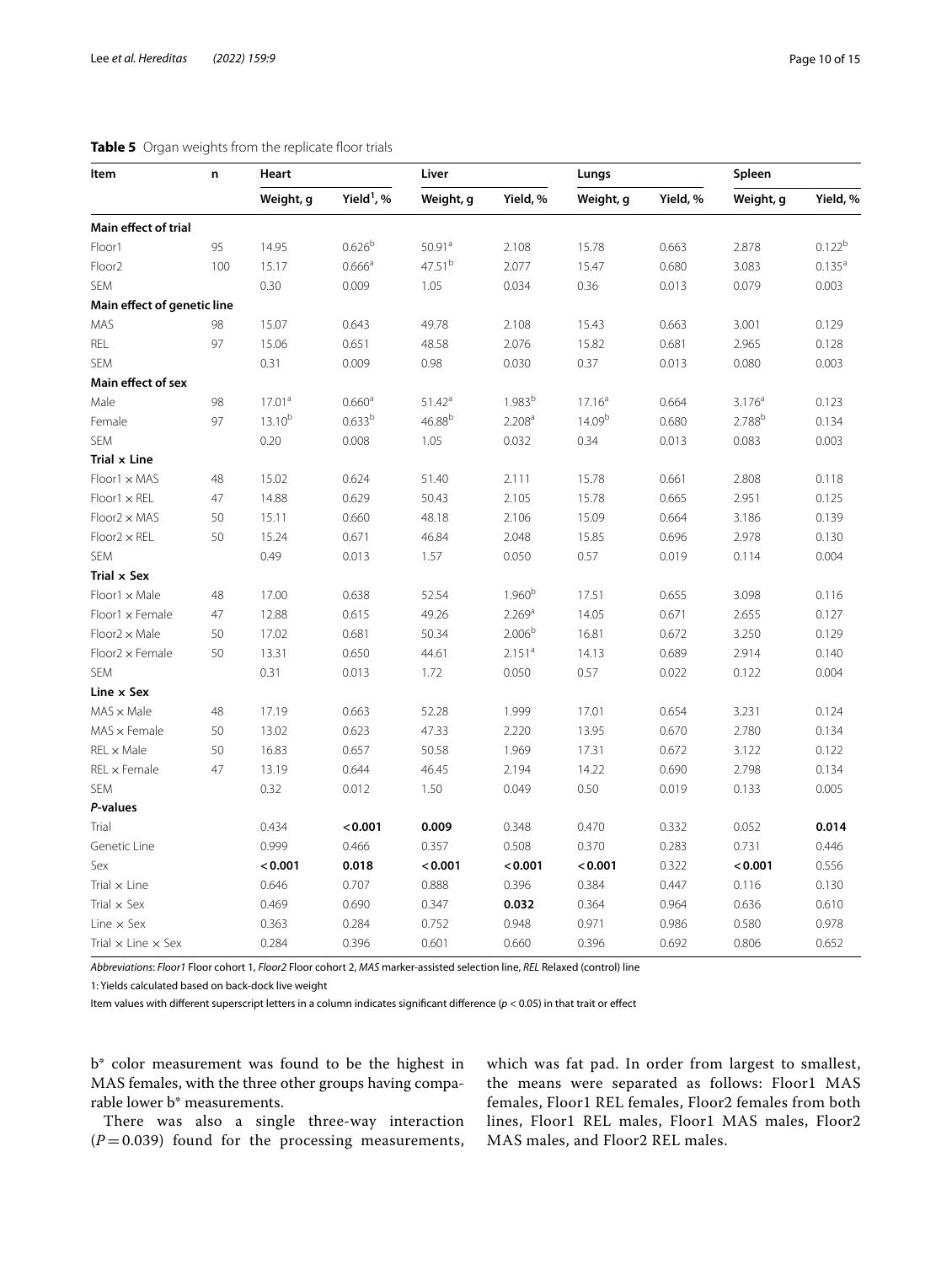<span id="page-10-0"></span>

| Item                               | n   | RV(g)                | TV(g)      | <b>RV:TV</b>       |
|------------------------------------|-----|----------------------|------------|--------------------|
| <b>Main effect of trial</b>        |     |                      |            |                    |
| Floor1                             | 95  | 2.306                | 10.31      | 0.225 <sup>a</sup> |
| Floor <sub>2</sub>                 | 100 | 2.270                | 10.43      | $0.217^{b}$        |
| <b>SEM</b>                         |     | 0.056                | 0.22       | 0.003              |
| <b>Main effect of genetic line</b> |     |                      |            |                    |
| <b>MAS</b>                         | 98  | 2.284                | 10.40      | 0.220              |
| <b>REL</b>                         | 97  | 2.292                | 10.34      | 0.222              |
| <b>SEM</b>                         |     | 0.059                | 0.22       | 0.003              |
| Main effect of sex                 |     |                      |            |                    |
| Male                               | 98  | 2.589a               | $11.85^a$  | 0.219              |
| Female                             | 97  | $1.986^{b}$          | $8.87^{b}$ | 0.223              |
| <b>SEM</b>                         |     | 0.044                | 0.14       | 0.003              |
| Trial x Line                       |     |                      |            |                    |
| Floor1 x MAS                       | 48  | 2.354 <sup>a</sup>   | 10.41      | 0.230 <sup>a</sup> |
| $Floor1 \times REL$                | 47  | $2.259$ <sup>a</sup> | 10.20      | $0.220^{ab}$       |
| $Floor2 \times MAS$                | 50  | $2.218^{a}$          | 10.40      | $0.210^a$          |
| $Floor2 \times REL$                | 50  | 2.323a               | 10.46      | $0.224^{ab}$       |
| <b>SEM</b>                         |     | 0.091                | 0.36       | 0.005              |
| Trial x Sex                        |     |                      |            |                    |
| $Floor1 \times Male$               | 48  | 2.618                | 11.96      | 0.221              |
| $Floor1 \times Female$             | 47  | 1.995                | 8.64       | 0.230              |
| $Floor2 \times Male$               | 50  | 2.562                | 11.76      | 0.218              |
| $Floor2 \times Female$             | 50  | 1.979                | 9.09       | 0.216              |
| <b>SEM</b>                         |     | 0.066                | 0.21       | 0.004              |
| Line x Sex                         |     |                      |            |                    |
| $MAS \times Male$                  | 48  | 2.609                | 12.04      | 0.218              |
| $MAS \times Female$                | 50  | 1.978                | 8.83       | 0.221              |
| $REL \times Male$                  | 50  | 2.571                | 11.68      | 0.220              |
| REL x Female                       | 47  | 1.995                | 8.91       | 0.224              |
| <b>SEM</b>                         |     | 0.075                | 0.24       | 0.005              |
| P-values                           |     |                      |            |                    |
| Trial                              |     | 0.538                | 0.499      | 0.049              |
| Genetic Line                       |     | 0.802                | 0.712      | 0.517              |
| Sex                                |     | < 0.001              | < 0.001    | 0.481              |
| Trial $\times$ Line                |     | 0.046                | 0.489      | 0.005              |
| Trial $\times$ Sex                 |     | 0.691                | 0.078      | 0.192              |
| Line $\times$ Sex                  |     | 0.630                | 0.237      | 0.862              |
| Trial $\times$ Line $\times$ Sex   |     | 0.907                | 0.154      | 0.075              |

*Abbreviations*: *Floor1* Floor cohort 1, *Floor2* Floor cohort 2, *MAS* marker-assisted selection line, *REL* Relaxed (control) line, *RV* right ventricle, *TV* total ventricle Item values with diferent superscript letters in a column indicates signifcant difference  $(p < 0.05)$  in that trait or effect

# **Discussion**

Ascites has been reported to have a signifcant sexdependent incidence in focks [[39,](#page-13-27) [48](#page-14-2)]. In the REL line, females show an earlier onset and higher overall incidence of ascites  $[11]$  $[11]$  $[11]$ . However, a reduction of ascites incidence was observed between MAS females of the frst and fourth cohorts for hypobaric challenges where

the simulated altitude difered. At moderate elevations (9000 ft) in Hypo1, ascites incidence was reduced by nearly 40% for the MAS females, while at higher simulated altitude (11,000 ft) in Hypo2, there was only a 5% reduction of female mortality from 61.9% in the REL line to 58.7% in the MAS line. For males, incidence was reduced in the MAS line by 27% in Hypo1, while being reduced by 23% in Hypo2 with the increased simulated altitude. This further demonstrates the sex-linked nature of ascites resistance or susceptibility and suggests more research into epistasis with genes on the sex chromosomes are warranted. Additional research into the impact of MAS on each sex is also warranted. The timeline of this study, and the capacity of the hypobaric chamber, did not allow for single-sex experiments to allow for greater sample sizes. However, even with relatively small cohort sizes, signifcant reduction of ascites for the MAS line was observed.

An additional point of success in these results comes from the lack of impact on production traits. If MAS negatively impacted economically important traits in any major way, then MAS would be much less appealing to the industry. From the live production data, a signifcant improvement of the MAS was found in body weight gain from the full trial and in FCR. A limited number of traits showed signifcant diferences between overall MAS and REL averages, all of which were improved in the MAS birds; these were absolute and relative tender weights and relative drumstick weight. Additionally, there were some improvements in the MAS that were only seen in one sex. These were live weight, hot carcass, chilled carcass, thigh weight, and drumstick weight, all of which were larger in MAS males over REL males while the MAS and REL female measurements in each of these cases were statistically equivalent. Given these improvements, MAS appears to be not only capable of reducing ascites incidence, but to have a positive impact on some growth characteristics. Notably, there was a signifcant three-way interaction between trial, genetic line, and sex for fat pad weight relative to back-dock live weight. From the trend in this characteristic, we observed that the females from each cohort had larger relative fat pad weights than the males, but as this did not have an impact on the trends of the deboned parts data, we are less concerned about this outcome.

We also identifed diferences between MAS and REL for breast color measurements. The measurement of each breast fllet was broken into three components: L\* represents the lightness from 0 (black) to 100 (white); a\* represents the color spectrum from  $-60$  (green) to  $+60$  $(\text{red})$ ; b\* represents the color spectrum from  $-60$  (blue) to  $+60$  (yellow) (American Meat Science Association,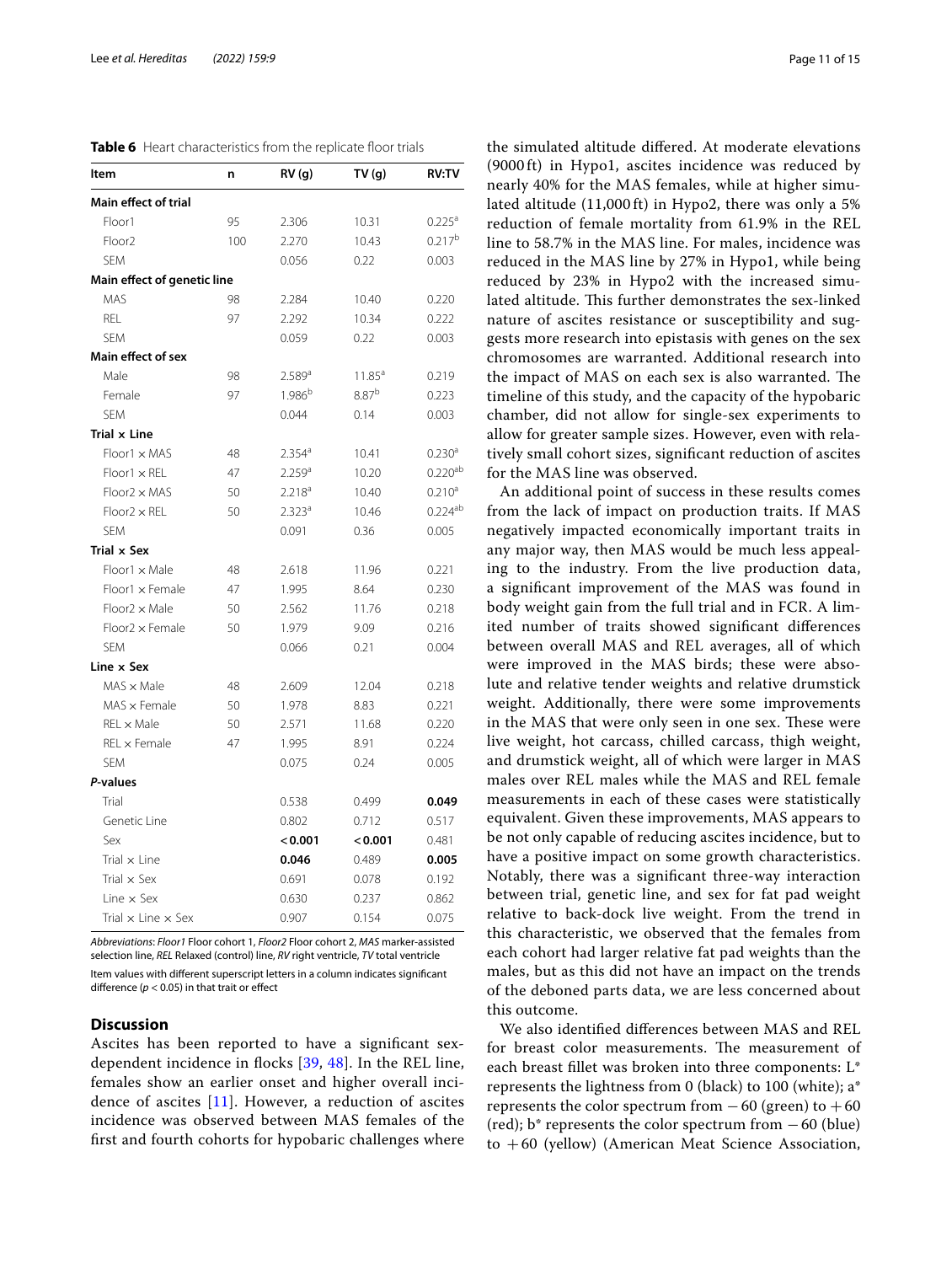| Item                             | n   |                  | 24-h Color         |                    |                    | Shear              |                    |                    |                    |
|----------------------------------|-----|------------------|--------------------|--------------------|--------------------|--------------------|--------------------|--------------------|--------------------|
|                                  |     | Drip $loss1$ , g | $L^*(D65)$         | $a*(D65)$          | $b*(D65)$          | 24-h pH            | Force (N)          | Area 1:3           | Peaks              |
| Main effect of trial             |     |                  |                    |                    |                    |                    |                    |                    |                    |
| Floor1                           | 198 | 2.052            | 52.34              | 2.050 <sup>a</sup> | 8.932 <sup>a</sup> | 5.946 <sup>a</sup> | 14.04              | 187.7              | $8.823^{b}$        |
| Floor <sub>2</sub>               | 197 | 2.165            | 52.72              | $1.776^{b}$        | $8.607^{b}$        | 5.857 <sup>b</sup> | 14.26              | 191.9              | $9.545^{\text{a}}$ |
| <b>SEM</b>                       |     | 0.116            | 0.19               | 0.071              | 0.108              | 0.013              | 0.23               | 2.7                | 0.182              |
| Main effect of genetic line      |     |                  |                    |                    |                    |                    |                    |                    |                    |
| MAS                              | 196 | 2.161            | 53.03 <sup>a</sup> | $1.805^{b}$        | 8.956 <sup>a</sup> | 5.875 <sup>b</sup> | 13.85 <sup>b</sup> | $184.0^{b}$        | 8.981              |
| REL                              | 199 | 2.047            | 52.04 <sup>b</sup> | 2.011 <sup>a</sup> | 8.582 <sup>b</sup> | 5.926 <sup>a</sup> | $14.45^a$          | 195.6 <sup>a</sup> | 9.384              |
| SEM                              |     | 0.114            | 0.19               | 0.069              | 0.107              | 0.013              | 0.22               | 2.6                | 0.179              |
| Main effect of sex               |     |                  |                    |                    |                    |                    |                    |                    |                    |
| Male                             | 198 | $1.612^{b}$      | $51.50^{b}$        | 1.923              | $8.384^{b}$        | $5.935^{a}$        | $13.76^{b}$        | $186.0^{b}$        | 8.859 <sup>b</sup> |
| Female                           | 197 | 2.617a           | 53.56 <sup>a</sup> | 1.893              | 9.157 <sup>a</sup> | 5.866 <sup>b</sup> | $14.55^a$          | 193.7 <sup>a</sup> | 9.512 <sup>a</sup> |
| SEM                              |     | 0.125            | 0.18               | 0.071              | 0.106              | 0.013              | 0.22               | 2.7                | 0.187              |
| Trial x Line                     |     |                  |                    |                    |                    |                    |                    |                    |                    |
| $Floor1 \times MAS$              | 97  | 2.117            | 52.89              | 1.905              | 9.093              | 5.925              | $14.32^{ab}$       | 189.1 <sup>b</sup> | 8.521              |
| $Floor1 \times REL$              | 101 | 1.990            | 51.79              | 2.190              | 8.774              | 5.966              | 13.78 <sup>b</sup> | $186.5^{b}$        | 9.113              |
| $Floor2 \times MAS$              | 99  | 2.204            | 53.16              | 1.706              | 8.821              | 5.825              | 13.39b             | $179.0^{b}$        | 9.427              |
| $Floor2 \times REL$              | 98  | 2.106            | 52.30              | 1.824              | 8.389              | 5.885              | $15.14^{a}$        | 204.9 <sup>a</sup> | 9.667              |
| SEM                              |     | 0.166            | 0.27               | 0.103              | 0.155              | 0.018              | 0.33               | 3.9                | 0.268              |
| Trial x Sex                      |     |                  |                    |                    |                    |                    |                    |                    |                    |
| $Floor1 \times Male$             | 101 | 1.460            | 51.12              | 2.152              | 8.469              | 5.980              | 13.28 <sup>b</sup> | $180.4^{b}$        | 8.441              |
| $Floor1 \times Female$           | 97  | 2.696            | 53.56              | 1.945              | 9.414              | 5.910              | 14.83 <sup>a</sup> | 195.3 <sup>a</sup> | 9.229              |
| $Floor2 \times Male$             | 97  | 1.771            | 51.89              | 1.682              | 8.295              | 5.888              | $14.26^{ab}$       | 191.9ab            | 9.299              |
| Floor2 x Female                  | 100 | 2.542            | 53.56              | 1.842              | 8.908              | 5.822              | $14.28^{ab}$       | 192.1ab            | 9.783              |
| <b>SEM</b>                       |     | 0.179            | 0.27               | 0.113              | 0.149              | 0.019              | 0.33               | 3.9                | 0.290              |
| Line x Sex                       |     |                  |                    |                    |                    |                    |                    |                    |                    |
| $MAS \times Male$                | 98  | 1.670            | 51.80              | 1.855              | 8.411 <sup>b</sup> | 5.916              | 13.62              | 180.7              | 8.699              |
| $MAS \times Female$              | 98  | 2.663            | 54.25              | 1.754              | 9.506 <sup>a</sup> | 5.833              | 14.09              | 187.3              | 9.265              |
| $REL \times Male$                | 100 | 1.556            | 51.20              | 1.992              | $8.356^{b}$        | 5.954              | 13.91              | 191.3              | 9.018              |
| $REL \times Female$              | 99  | 2.570            | 52.88              | 2.029              | $8.811^{b}$        | 5.898              | 15.01              | 200.0              | 9.758              |
| SEM                              |     | 0.178            | 0.26               | 0.104              | 0.156              | 0.019              | 0.32               | 4.0                | 0.264              |
| P-values                         |     |                  |                    |                    |                    |                    |                    |                    |                    |
| Trial                            |     | 0.629            | 0.113              | 0.003              | 0.017              | < 0.001            | 0.457              | 0.239              | 0.002              |
| Genetic Line                     |     | 0.515            | < 0.001            | 0.037              | 0.009              | 0.003              | 0.045              | 0.001              | 0.060              |
| Sex                              |     | < 0.001          | < 0.001            | 0.803              | < 0.001            | < 0.001            | 0.009              | 0.031              | 0.016              |
| Trial $\times$ Line              |     | 0.908            | 0.611              | 0.367              | 0.757              | 0.622              | < 0.001            | < 0.001            | 0.378              |
| Trial $\times$ Sex               |     | 0.128            | 0.112              | 0.052              | 0.236              | 0.848              | 0.010              | 0.040              | 0.681              |
| Line $\times$ Sex                |     | 0.967            | 0.112              | 0.456              | 0.025              | 0.473              | 0.287              | 0.778              | 0.555              |
| Trial $\times$ Line $\times$ Sex |     | 0.096            | 0.794              | 0.290              | 0.694              | 0.766              | 0.803              | 0.956              | 0.667              |

# <span id="page-11-0"></span>**Table 7** Meat quality characteristics from the replicate floor trials

*Abbreviations*: *Floor1* Floor cohort 1, *Floor2* Floor cohort 2, *MAS* marker-assisted selection line, *REL* Relaxed (control) line

1: Drip loss calculated as the diference in breast weight before and after 24h chill

Item values with diferent superscript letters in a column indicates signifcant diference (*p* < 0.05) in that trait or efect

2012). A signifcant diference was found in the L\* and a\* measurements between the two genetic lines, and in the  $L^*$  measurement between the sexes. The difference in L\* measurements between the two genetic lines is especially interesting as this means that MAS line breast fllets were consistently lighter in color than the REL. While the classifcation of Qiao et al. [\[49](#page-14-3)] considers all of the L\* measurements from both cohorts except for MAS female to be "normal" in lightness (MAS female would be classifed as "lighter than normal"). This color difference is difficult to visually discern, however fllets with higher L\* values may have higher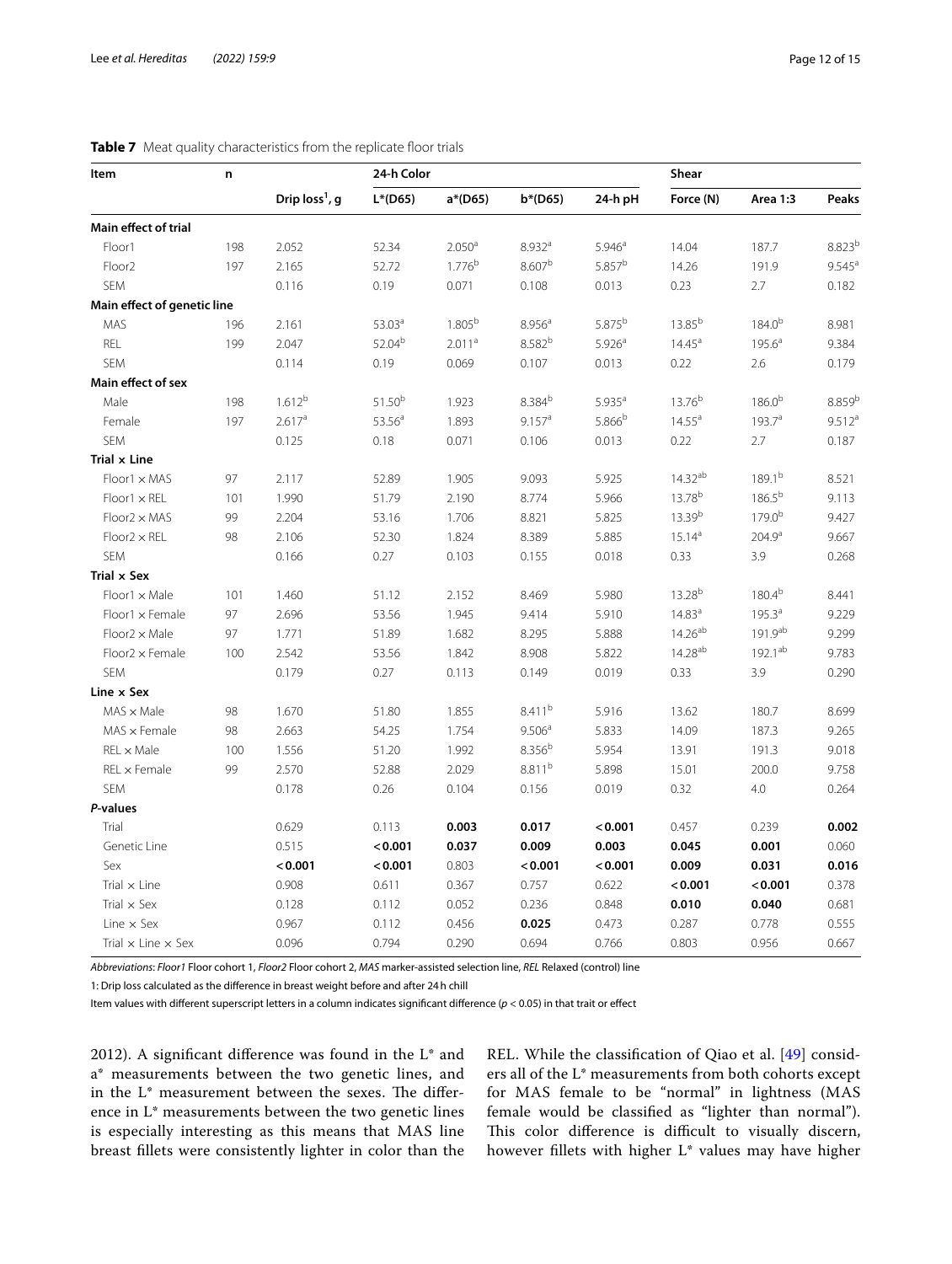moisture contents. Thus, the fillets from MAS may have consistently greater moisture than the REL. The data also showed an interaction between genetic line and sex with the b\* measurement. However, other changes occurred that were only numeric; some measurements increased nearly one unit between the two cohorts, others changed which group had a greater value for a particular measurement. These variations could trace back to minor diferences in formulation of individual batches of feed used for the two trials or to other causes still unknown. While these are relatively small fuctuations, it is difficult to know exactly how much of an impact it might have on consumer perspective of the color of these fllets [[50](#page-14-4)].

These data validate the WGR approach for identifying regions for MAS for improving multigene traits in commercial breeding programs. However, there are limitations. One limitation is that the regions we identifed in REL by WGR may not be relevant in current elite lines. The REL is the unselected descendant from a commercial elite line from the 1990s  $[11]$  $[11]$ . The genetics of modern elite broiler lines have undoubtedly changed in the ensuing two decades. WGR for ascites in two current commercial broiler crosses did not fnd associations with either the CPQ or LRRTM4 regions (unpublished). Current elite lines could be subjected to WGR using the hypobaric chamber challenge to identify line-specifc regions associated with ascites phenotype. Despite the unique and proprietary nature of each commercial line, each could be assessed individually, candidate gene regions validated, and then informative regions included in selection programs. Alternatively, commercial broilers could be subjected to WGR to identify the regions to be selected for in the elite lines to produce the required genetics in the terminal cross for production of those broiler products. Further research and MAS projects for the major modern commercial crosses are needed to fully understand the efficacy of this method against ascites.

Though its prevalence in the US market varies by specific commercial products (unpublished data) and geographical region, ascites still remains problematic in the global market given worldwide variation in climates, elevations, and management strategies. Published data for mortality and economic impact are nearing or surpass two decades old [\[21,](#page-13-10) [25\]](#page-13-12), warranting new assessments of the impact on the US and global markets. Based on existing statistics, significant reduction could potentially prevent millions of bird deaths, saving millions of dollars for the industry. Our results document that genetics can be used to significantly reduce ascites without compromising production.

# **Conclusions**

These results represent the first documented success in fine-mapping and marker-assisted selection for a complex trait in a poultry species. WGR has the potential to not only identify other genetic regions for selection against ascites, but also for other complex traits. One problem with general selection against ascites is the tendency for smaller birds to be more resistant to the disease [\[32](#page-13-28), [51](#page-14-5)], meaning strictly phenotype-based selection could negatively impact growth rate and feed efficiency. Given the specificity of the regions utilized in our MAS experiment, there is a strong potential that they could be easily integrated into the current breeding programs of poultry genetics companies. This could increase innate resistance to ascites without having to "back-track" over years of selection for growth traits. WGR and MAS hold great promise for targeted genetic selection in agricultural systems.

# **Supplementary Information**

The online version contains supplementary material available at [https://doi.](https://doi.org/10.1186/s41065-022-00228-x) [org/10.1186/s41065-022-00228-x.](https://doi.org/10.1186/s41065-022-00228-x)

**Additional fle 1 Supplemental Table 1.** Feed formulation and composition used in both the floor and hypobaric chamber trials for the three feed phases.

#### **Acknowledgements**

The authors would like to gratefully acknowledge Joseph Hiltz and the other members of the poultry genetics group in the University of Arkansas Department of Poultry Science for their work on breeding and the management of parent focks, Dr. John Tipton for his work on the ascites mortality survival model, and the members of the "farm crew", processing plant staff, and Rhoads' Research Group for contributions to the collection of data and completion of this project.

#### **Authors' contributions**

DR, NA, KL conceived and designed the analyses; KL, NA, SO collected the data; KL, DR performed the analyses; KL wrote the manuscript; DR, SO, NA edited the manuscript. The author(s) read and approved the fnal manuscript.

#### **Funding**

This project was supported by Agriculture and Food Research Initiative Competitive Grants no. 2015–67015-22960 and 2018–67015-28244 from the USDA National Institute of Food and Agriculture from the USDA National Institute of Food and Agriculture to DR, SO, and NA. Additional support was from the Arkansas Biosciences Institute, a part of the Arkansas Tobacco Settlement Act. The funders had no role in study design, data collection and analysis, decision to publish, or preparation of the manuscript.

#### **Availability of data and materials**

The datasets used and/or analyzed during the current study are available from the corresponding author on reasonable request.

#### **Declarations**

#### **Ethics approval and consent to participate**

All animal procedures were approved by the University of Arkansas Institutional Animal Care and Use Committee (Approval numbers 18083 and 18088).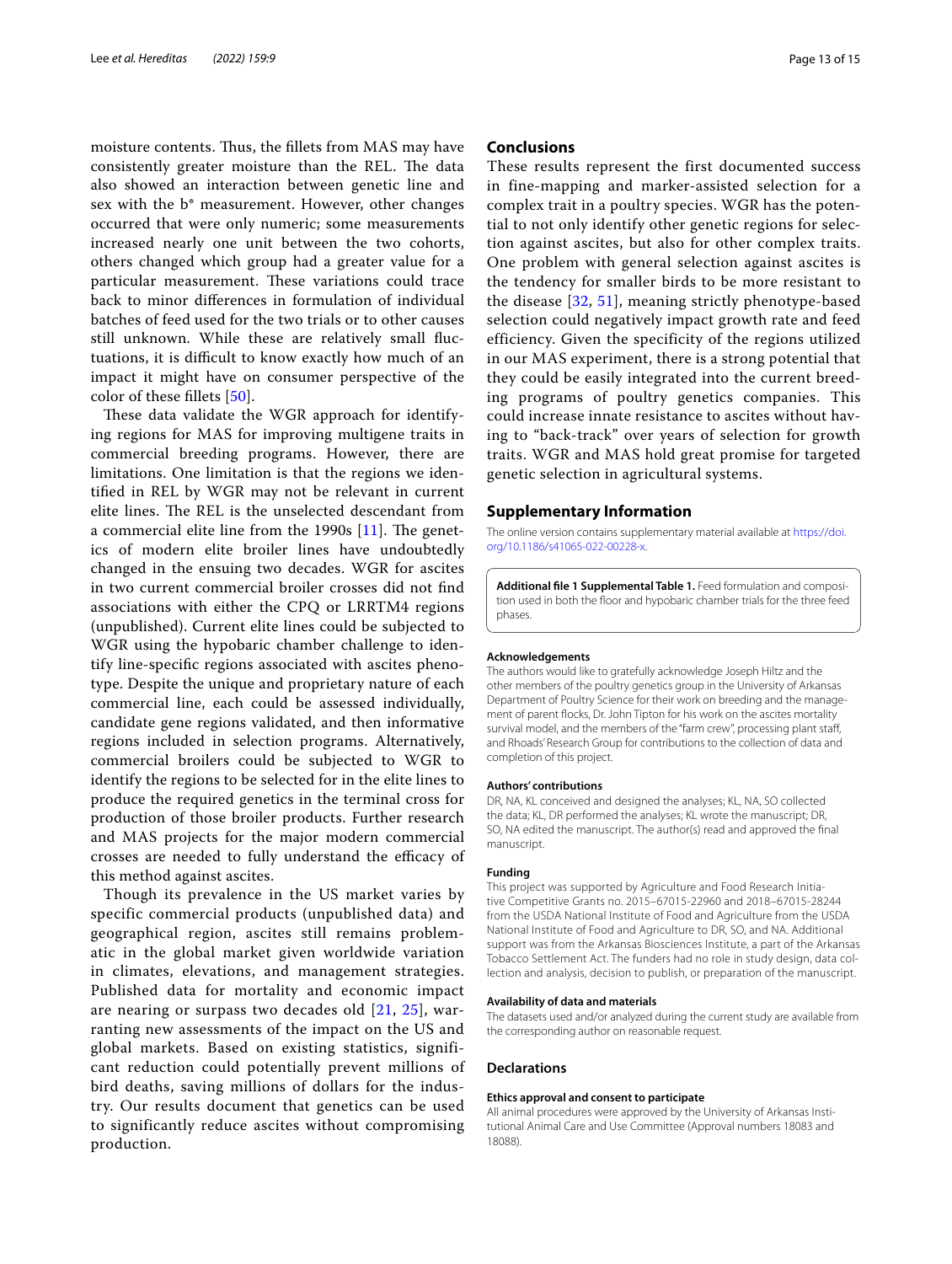#### **Consent for publication**

Not applicable.

# **Competing interests**

The authors declare that they have no competing interests.

#### **Author details**

<sup>1</sup> Cell and Molecular Biology Program, University of Arkansas, Fayetteville, AR, USA.<sup>2</sup> Department of Biological Sciences, University of Arkansas, Fayetteville, AR, USA.<sup>3</sup> Department of Poultry Science, University of Arkansas, Fayetteville, AR, USA.

Received: 25 November 2021 Accepted: 13 January 2022

# **References**

- <span id="page-13-0"></span>1. Balog JM, Anthony NB, Cooper MA, Kidd BD, Huff GR, Huff WE, et al. Ascites syndrome and related pathologies in feed restricted broilers raised in a hypobaric chamber. Poult Sci. 2000;79(3):318–23.
- 2. Cueva S, Sillau H, Valenzuela A, Ploog H. High altitude induced pulmonary hypertension and right heart failure in broiler chickens. Res Vet Sci. 1974;16(3):370–4.
- 3. de los Santos SF, Tellez G, Farnell MB, Balog JM, Anthony NB, Pavlidis HO, et al. Hypobaric hypoxia in ascites resistant and susceptible broiler genetic lines infuences gut morphology. Poult Sci. 2005;84(9):1495–8.
- <span id="page-13-21"></span>4. Druyan S, Ben-David A, Cahaner A. Development of ascites-resistant and ascites-susceptible broiler lines. Poult Sci. 2007;86(5):811–22.
- 5. Ghazani MHM, Karami AR, Ahmadzadeh AR, Dolgharisharaf J. Relation between the incidence of ascites syndrome and the ventilation factor in broiler chickens. Asian J Anim Vet Adv. 2008;3(5):334–6.
- <span id="page-13-11"></span>6. Hassanzadeh M, Buyse J, Toloei T, Decuypere E. Ascites syndrome in broiler chickens: a review on the aspect of endogenous and exogenous factors interactions. J Poult Sci. 2014;51(3):229–41.
- 7. Hernandez A. Hypoxic ascites in broilers: a review of several studies done in Colombia. Avian Dis. 1987;31:658–61.
- 8. Huchzermeyer FW. Broiler ascites: a review of the ascites work done at the poultry section of the Onderstepoort veterinary institute 1981-1990. Worlds Poult Sci J. 2012;68(1):41–50.
- <span id="page-13-4"></span>9. Julian RJ. The response of the heart and pulmonary arteries to hypoxia, pressure, and volume. A short review. Poult Sci. 2007;86(5):1006–11.
- 10. Owen R, Wideman R Jr, Hattel A, Cowen B. Use of a hypobaric chamber as a model system for investigating ascites in broilers. Avian Dis. 1990;34(3):754–8.
- <span id="page-13-1"></span>11. Pavlidis HO, Balog JM, Stamps LK, Hughes JD Jr, Huff WE, Anthony NB. Divergent selection for ascites incidence in chickens. Poult Sci. 2007;86(12):2517–29.
- <span id="page-13-2"></span>12. Lubritz DL, McPherson BN. Efect of genotype and cold stress on incidence of ascites in cockerels. J Appl Poult Res. 1994;3(2):171–8.
- <span id="page-13-3"></span>13. Ipek A, Sahan U. Efects of cold stress on broiler performance and ascites susceptibility. Asian-Australas J Anim Sci. 2006;19(5):734–8.
- <span id="page-13-5"></span>14. Julian RJ. Production and growth related disorders and other metabolic diseases of poultry - a review. Vet J. 2005;169:350–69.
- <span id="page-13-6"></span>15. Wideman RF, Rhoads DD, Erf GF, Anthony NB. Pulmonary arterial hypertension (ascites syndrome) in broilers: a review. Poult Sci. 2013;92(1):64–83.
- <span id="page-13-7"></span>16. Wideman RF. Cardio-pulmonary hemodynamics and ascites in broiler chickens. Avian Biol Res. 2000;11(1):21–44.
- 17. Wideman RF. Pathophysiology of heart/lung disorders: pulmonary hypertension syndrome in broiler chickens. Worlds Poult Sci J. 2001;57(3):289–307.
- <span id="page-13-8"></span>18. Wideman RF, Chapman ME, Hamal KR, Bowen OT, Lorenzoni AG, Erf GF, et al. An inadequate pulmonary vascular capacity and susceptibility to pulmonary arterial hypertension in broilers. Poult Sci. 2007;86(5):984–98.
- <span id="page-13-9"></span>19. Henry JD, Fedde MR. Pulmonary circulation time in the chicken. Poult Sci. 1970;49(5):1286–90.
- 20. Huchzermeyer F, De Ruyck A. Pulmonary hypertension syndrome associated with ascites in broilers. Vet Rec. 1986;119(4):94.
- <span id="page-13-10"></span>21. Julian RJ. Ascites in poultry. Avian Pathol. 1993;22(3):419–54.
- 22. Haron A, Ruzal M, Shinder D, Druyan S. Hypoxia during incubation and its efects on broiler's embryonic development. Poult Sci. 2021;100:100951.
- 23. Olkowski AA, Wojnarowicz C, Laarveld B. Pathophysiology and pathological remodelling associated with dilated cardiomyopathy in broiler chickens predisposed to heart pump failure. Avian Pathol. 2020;49:1–12.
- <span id="page-13-13"></span>24. Rajani J, Karimi Torshizi MA, Rahimi S. Control of ascites mortality and improved performance and meat shelf-life in broilers using feed adjuncts with presumed antioxidant activity. Anim Feed Sci Technol. 2011;170(3):239–45.
- <span id="page-13-12"></span>25. Odom T. Ascites syndrome: overview and update. Poultry Digest. 1993;52(1):14–22.
- <span id="page-13-14"></span>26. Acar N, Sizemore F, Leach G, Wideman R, Owen R, Barbato G. Growth of broiler chickens in response to feed restriction regimens to reduce ascites. Poult Sci. 1995;74(5):833–43.
- 27. Arce J, Berger M, Coello CL. Control of ascites syndrome by feed restriction techniques. J Appl Poult Res. 1992;1(1):1–5.
- 28. Fedde MR, Weigle GE, Wideman RF. Infuence of feed deprivation on ventilation and gas exchange in broilers: relationship to pulmonary hypertension syndrome. Poult Sci. 1998;77(11):1704–10.
- <span id="page-13-16"></span>29. Baghbanzadeh A, Decuypere E. Ascites syndrome in broilers: physiological and nutritional perspectives. Avian Pathol. 2008;37(2):117–26.
- <span id="page-13-18"></span>30. Khajali F, Wideman RF. Nutritional approaches to ameliorate pulmonary hypertension in broiler chickens. J Anim Physiol Anim Nutr (Berl). 2016;100(1):3–14.
- <span id="page-13-15"></span>31. Camacho-Fernández D, López C, Ávila E, Arce J. Evaluation of diferent dietary treatments to reduce ascites syndrome and their efects on corporal characteristics in broiler chickens. J Appl Poult Res. 2002;11(2):164–74.
- <span id="page-13-28"></span>32. Julian RJ. Physiological, management and environmental triggers of the ascites syndrome: a review. Avian Pathol. 2000;29:519–27.
- <span id="page-13-17"></span>33. Behrooj N, Khajali F, Hassanpour H. Feeding reduced-protein diets to broilers subjected to hypobaric hypoxia is associated with the development of pulmonary hypertension syndrome. Br Poult Sci. 2012;53(5):658–64.
- <span id="page-13-19"></span>34. Ruiz-Feria CA, Kidd MT, Wideman RF. Plasma levels of arginine, ornithine, and urea and growth performance of broilers fed supplemental L-arginine during cool temperature exposure. Poult Sci. 2001;80(3):358–69.
- 35. Ruiz-Feria CA. Concurrent supplementation of arginine, vitamin E, and vitamin C improve cardiopulmonary performance in broilers chickens. Poult Sci. 2009;88(3):526–35.
- 36. Bautista-Ortega J, Ruiz-Feria CA. L-arginine and antioxidant vitamins E and C improve the cardiovascular performance of broiler chickens grown under chronic hypobaric hypoxia. Poult Sci. 2010;89(10):2141–6.
- <span id="page-13-20"></span>37. Faraji M, Karimi Dehkordi S, Zamiani Moghadam AK, Ahmadipour B, Khajali F. Combined efects of guanidinoacetic acid, coenzyme Q10 and taurine on growth performance, gene expression and ascites mortality in broiler chickens. J Anim Physiol Anim Nutr (Berl). 2019;103(1):162–9.
- <span id="page-13-22"></span>38. Lubritz DL, Smith JL, McPherson BN. Heritability of ascites and the ratio of right to total ventricle weight in broiler breeder male lines. Poult Sci. 1995;74(7):1237–41.
- <span id="page-13-27"></span>39. Moghadam H, McMillan I, Chambers JR. Estimation of genetic parameters for ascites syndrome in broiler chickens. Poult Sci. 2001;80(7):844–8.
- <span id="page-13-23"></span>40. Pakdel A, Van Arendonk J, Vereijken A, Bovenhuis H. Direct and maternal genetic efects for ascites-related traits in broilers. Poult Sci. 2002;81(9):1273–9.
- <span id="page-13-24"></span>41. Krishnamoorthy S, Smith CD, Al-Rubaye AA, Erf GF, Wideman RF, Anthony NB, et al. A quantitative trait locus for ascites on chromosome 9 in broiler chicken lines. Poult Sci. 2014;93(2):307–17.
- 42. Dey S, Krishna S, Anthony NB, Rhoads DD. Further investigation of a quantitative trait locus for ascites on chromosome 9 in broiler chicken lines. Poult Sci. 2017;96(4):788–97.
- 43. Krishna S, Tarrant KJ, Rhoads DD, Anthony NB. Efects of a chromosome 9 quantitative trait locus for ascites on economically important traits in broilers. Poult Sci. 2017;96(9):3039–42.
- <span id="page-13-25"></span>44. Tarrant KJ, Dey S, Kinney R, Anthony NB, Rhoads DD. Multi-generational genome wide association studies identify chromosomal regions associated with ascites phenotype. Poult Sci. 2017;96(6):1544–52.
- <span id="page-13-26"></span>45. Parveen A, Jackson C, Dey S, Tarrant KJ, Anthony NB, Rhoads DD. Identifcation and validation of quantitative trait loci for ascites in broilers using whole genome resequencing. BMC Genet. 2020;21:54.